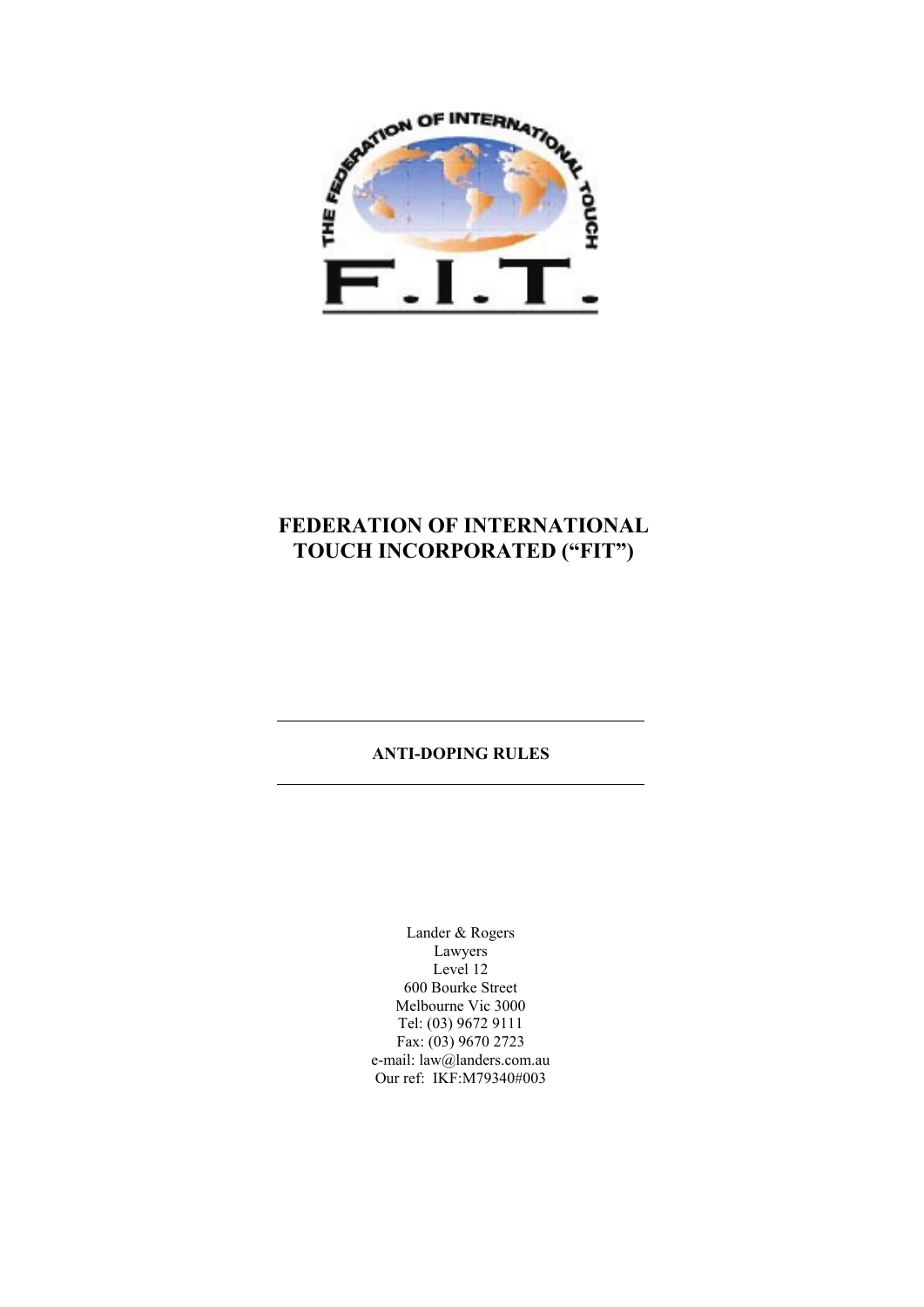# **TABLE OF CONTENTS**

| <b>ARTICLE 9 - AUTOMATIC DISQUALFITICATION OF INDIVIDUAL RESULTS  12</b>  |  |
|---------------------------------------------------------------------------|--|
|                                                                           |  |
|                                                                           |  |
| <b>ARTICLE 12 - SANCTIONS AND COSTS ASSESSED AGAINST NATIONAL</b>         |  |
|                                                                           |  |
| <b>ARTICLE 14 - NATIONAL FEDERATION'S INCORPORATION OF FIT RULES,</b>     |  |
| <b>ARTICLE 15 - RECOGNITION OF DECISIONS BY OTHER ORGANISATIONS 19</b>    |  |
|                                                                           |  |
|                                                                           |  |
| <b>ARTICLE 18 - AMENDMENT AND INTERPRETATION OF ANTI-DOPING RULES  20</b> |  |
|                                                                           |  |
|                                                                           |  |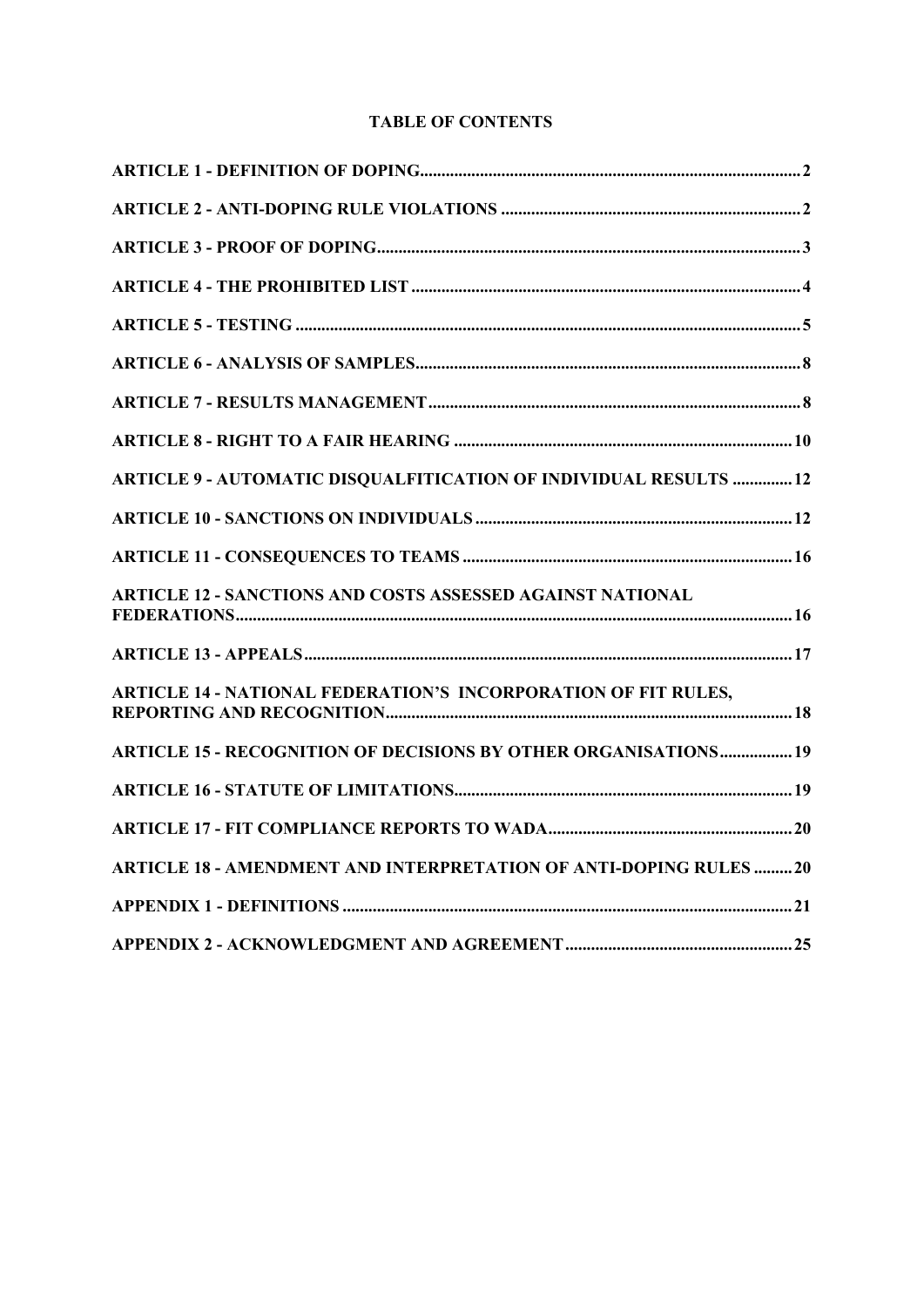### **FEDERATION INTERNATIONAL TOUCH INCORPORATED ("FIT")**

# **ANTI-DOPING RULES**

### **INTRODUCTION**

### **Preface**

At a general meeting of FIT held on  $6<sup>th</sup>$  May 2005 FIT accepted the World Anti-Doping Code ("Code"). These Anti-Doping Rules are adopted and implemented in conformance with FIT's responsibilities under the Code, and seek to further FIT's efforts to eradicate doping in the sport of Touch.

Anti-Doping Rules, like Competition rules, are sport rules governing the conditions under which sport is played. *Athletes* accept these rules as a condition of participation. Anti-Doping Rules are not intended to be subject to or limited by the requirements and legal standards applicable to criminal proceedings or employment matters. The policies and minimum standards set out in the *Code* and implemented in these Anti-Doping Rules represent the consensus of a broad spectrum of stakeholders with an interest in fair sport and should be respected by all courts and adjudicating bodies.

### **Scope**

These Anti-Doping Rules shall apply to *FIT*, each *National Federation* of *FIT*, and each *Participant*  in the activities of *FIT* or any of its *National Federations* by virtue of the *Participant*'s membership, accreditation, or participation in *FIT*, its *National Federation*s, or their activities or *Event*s*.* 

Any *Person* who is not a member of a *National Federation* and who fulfils the requirements to be part of the *FIT Registered Testing Pool*, must become a member of the *Person*'s *National Federation*, and must make himself or herself available for *Testing*, at least six months before participating in *International Event*s or events of his/her *National Federation*.

It is the responsibility of each *National Federation* to ensure that all national-level *Testing* on the *National Federation's Athletes* complies with these Anti-Doping Rules. In some cases, the *National Federation* itself will be conducting the *Doping Control* described in these Anti-Doping Rules. In other countries, many of the *Doping Control* responsibilities of the *National Federation* have been delegated or assigned by statute to a *National Anti-Doping Organisation*. In those countries, references in these Anti-Doping Rules to the *National Federation* shall apply, as applicable, to the *National Federation's National Anti-Doping Organisation*.

These Anti-Doping Rules shall apply to all *Doping Control*s over which *FIT* and its *National Federation*s have jurisdiction*.*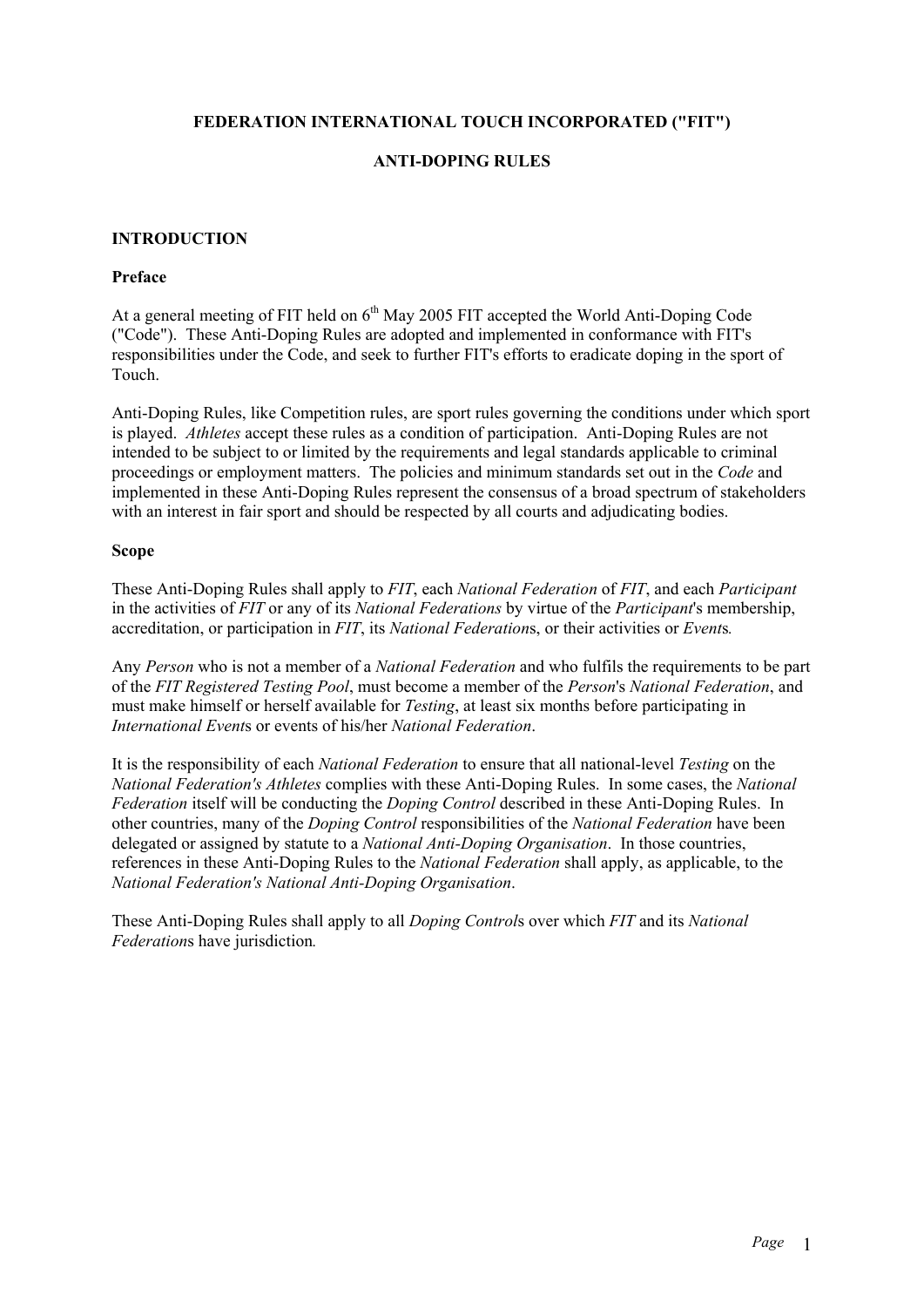# **ARTICLE 1 - DEFINITION OF DOPING**

*Doping* is defined as the occurrence of one or more of the anti-doping rule violations set out in **Article 2.1** to **Article 2.8** of these Anti-Doping Rules.

# **ARTICLE 2 - ANTI-DOPING RULE VIOLATIONS**

The following constitute anti-doping rule violations:

### **2.1 The presence of a** *Prohibited Substance* **or its** *Metabolites* **or** *Markers* **in an** *Athlete's* **bodily Specimen**

- **2.1.1** It is each *Athlete's* personal duty to ensure that no *Prohibited Substance* enters his or her body. *Athletes* are responsible for any *Prohibited Substance* or its *Metabolites* or *Markers* found to be present in their bodily *Specimens*. Accordingly, it is not necessary that intent, fault, negligence or knowing *Use* on the *Athlete's* part be demonstrated in order to establish an anti-doping rule violation under **Article 2.1**.
	- **2.1.1.1** Excepting those substances for which a quantitative reporting threshold is specifically identified in the *Prohibited List*, the detected presence of any quantity of a *Prohibited Substance* or its *Metabolite*s or *Marker*s in an *Athlete's Sample* shall constitute an anti-doping rule violation.
	- **2.1.1.2** As an exception to the general rule of **Article 2.1**, the *Prohibited List* may establish special criteria for the evaluation of *Prohibited Substance*s that can also be produced endogenously.

### **2.2** *Use* **or** *Attempted Use* **of a** *Prohibited Substance* **or a** *Prohibited Method*

- **2.2.1** The success or failure of the *Use* of a *Prohibited Substance* or *Prohibited Method* is not material. It is sufficient that the *Prohibited Substance* or *Prohibited Method* was *used* or *attempted* to be *used* for an anti-doping rule violation to be committed.
- **2.3** Refusing, or failing without compelling justification, to submit to *Sample* collection after notification as authorised in these Anti-Doping Rules or otherwise evading *Sample*  collection.
- **2.4** Violation of the requirements regarding *Athlete* availability for *Out-of-Competition Testing*  including failure to provide required whereabouts information set out in **Article 5.5** (Athlete whereabouts requirements) and missed tests which are declared based on reasonable rules.
- **2.5** *Tampering*, or *attempting* to tamper, with any part of *Doping Control*.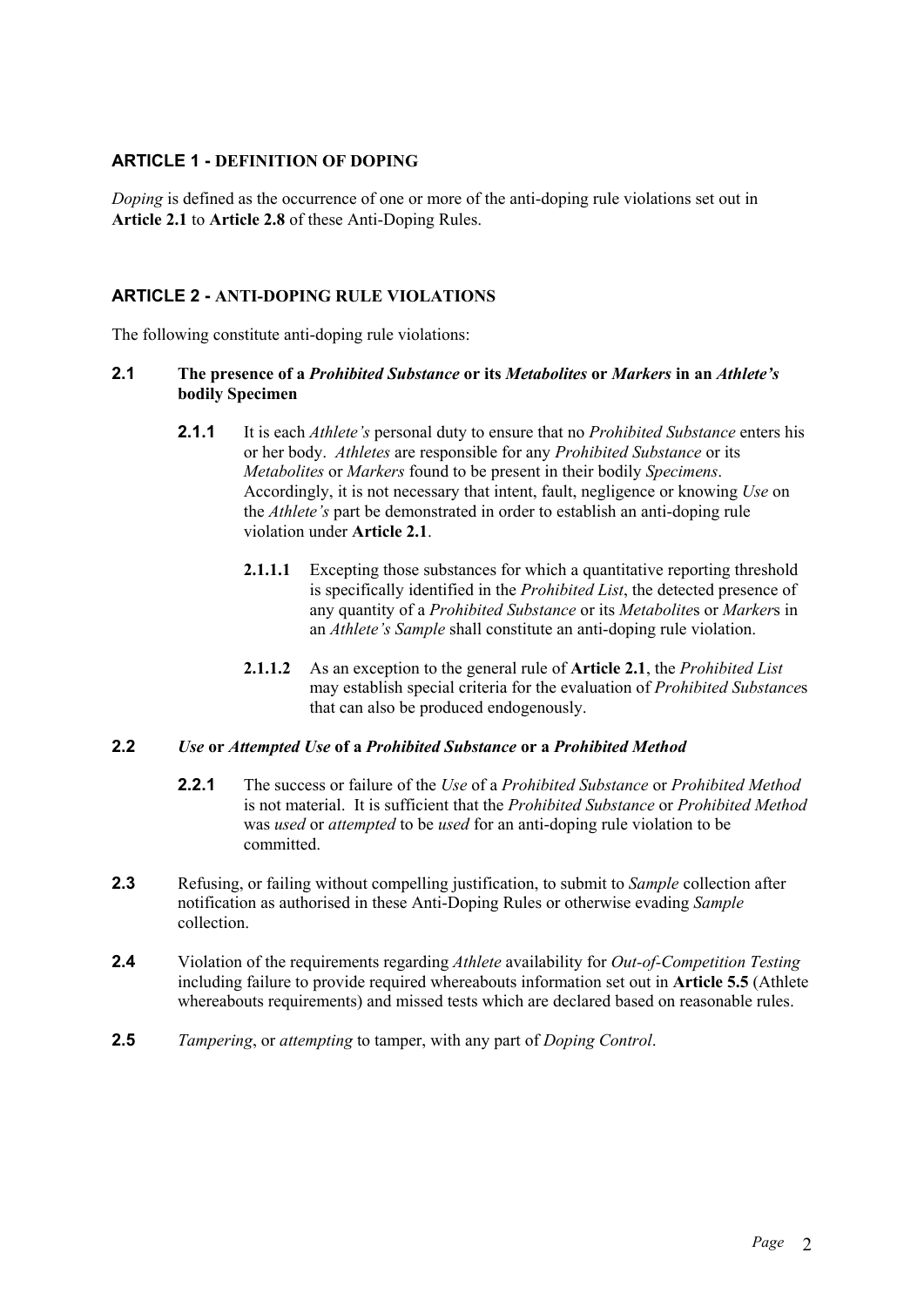### **2.6 Possession of** *Prohibited Substances* **and** *Methods*

- **2.6.1** *Possession* by an *Athlete* at any time or place of a substance that is prohibited in *Out-of-Competition Testing* or a *Prohibited Method* unless the *Athlete* establishes that the *Possession* is pursuant to a therapeutic use exemption ("TUE") granted in accordance with **Article 4.4** (Therapeutic *Use*) or other acceptable justification.
- **2.6.2** *Possession* of a *Prohibited Substance* that is prohibited in Out-of-*Competition Testing* or a *Prohibited Method* by *Athlete Support Personnel* in connection with an *Athlete*, *Event* or training, unless the *Athlete Support Personnel* establishes that the *Possession* is pursuant to a TUE granted to an *Athlete* in accordance with **Article 4.4** (Therapeutic *Use*) or other acceptable justification.

### **2.7** *Trafficking* **in any** *Prohibited Substance* **or** *Prohibited Method***.**

**2.8** Administration or *Attempt*ed administration of a *Prohibited Substance* or *Prohibited Method* to any *Athlete*, or assisting, encouraging, aiding, abetting, covering up or any other type of complicity involving an anti-doping rule violation or any *Attempt*ed violation.

# **ARTICLE 3 - PROOF OF DOPING**

### **3.1 Burdens and Standards of Proof**

*FIT* and its *National Federations* shall have the burden of establishing that an anti-doping rule violation has occurred. The standard of proof shall be whether *FIT* or its *National Federation* has established an anti-doping rule violation to the comfortable satisfaction of the hearing body bearing in mind the seriousness of the allegation which is made. This standard of proof in all cases is greater than a mere balance of probability but less than proof beyond a reasonable doubt. Where these Rules place the burden of proof upon the *Athlete* or other *Person* alleged to have committed an anti-doping rule violation to rebut a presumption or establish specified facts or circumstances, the standard of proof shall be by a balance of probability.

### **3.2 Methods of Establishing Facts and Presumptions**

Facts related to anti-doping rule violations may be established by any reliable means, including admissions. The following rules of proof shall be applicable in doping cases:

**3.2.1** *WADA*-accredited laboratories are presumed to have conducted *Sample* analysis and custodial procedures in accordance with the *International Standard* for Laboratory Analysis. The *Athlete* may rebut this presumption by establishing that a departure from the *International Standard* occurred.

> If the *Athlete* rebuts the preceding presumption by showing that a departure from the *International Standard* occurred, then *FIT* or its *National Federation* shall have the burden to establish that such departure did not cause the *Adverse Analytical Finding.*

**3.2.2** Departures from the *International Standard* for *Testing* which did not cause an *Adverse Analytical Finding* or other anti-doping rule violation shall not invalidate such results. If the *Athlete* establishes that departures from the *International Standard* occurred during *Testing* then *FIT* or its *National Federations* shall have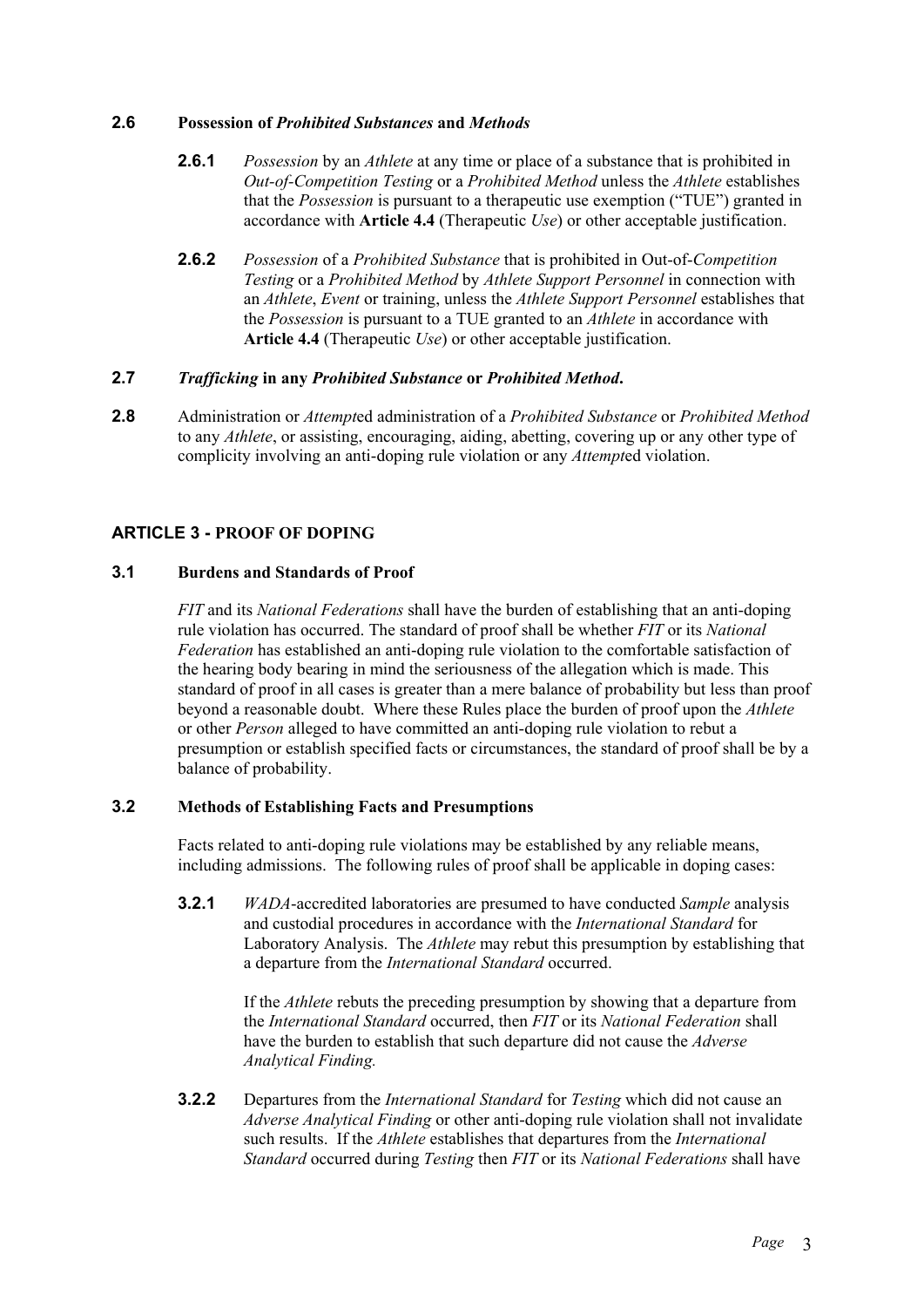the burden to establish that such departures did not cause the *Adverse Analytical Finding* or the factual basis for the anti-doping rule violation.

# **ARTICLE 4 - THE PROHIBITED LIST**

### **4.1 Incorporation of the Prohibited List**

These Anti-Doping Rules incorporate the *Prohibited List* which is published and revised by *WADA* as described in Article 4.1 of the *Code*. The *Prohibited List* is available at the WADA website www.wada-ama.org. Each *National Federation* shall ensure that the current *Prohibited List* is available to its members and constituents.

### **4.2 Prohibited Substances and Prohibited Methods Identified on the Prohibited List**

Unless provided otherwise in the *Prohibited List* and/or a revision, the *Prohibited List* and revisions shall go into effect under these Anti-Doping Rules three months after publication of the *Prohibited List* by *WADA* without requiring any further action by *FIT.* As described in Article 4.2 of the *Code*, *FIT* may request that *WADA* expand the *Prohibited List* for the sport of Touch. *FIT* may also request that *WADA* include additional substances or methods, which have the potential for abuse in the sport of Touch, in the monitoring program described in Article 4.5 of the *Code*. As provided in the *Code*, *WADA* shall make the final decision on such requests by *FIT*.

### **4.3 Criteria for Including Substances and Methods on the Prohibited List**

As provided in Article 4.4.3 of the *Code*, *WADA's* determination of the *Prohibited Substances* and *Prohibited Methods* that will be included on the *Prohibited List* shall be final and shall not be subject to challenge by an *Athlete* or other *Person*.

# **4.4 Therapeutic Use**

- **4.4.1** *Athletes* with a documented medical condition requiring the use of a *Prohibited Substance* or a *Prohibited Method* must first obtain a TUE.
- **4.4.2** *Athletes* included by *FIT* in its *Registered Testing Pool* and other *Athletes* prior to their participation in any *International Event* must obtain a TUE from *FIT* (regardless of whether the *Athlete* previously has received a TUE at the national level). TUEs granted by *FIT* shall be reported to the *Athlete's National Federation* and to *WADA*. Other *Athletes* subject to *Testing* must obtain a TUE from their *National Anti-Doping Organisation* or other body designated by their *National Federation*. *National Federation*s shall promptly report any such TUEs to *FIT* and *WADA*.
- **4.4.3** The *FIT* Executive Committee shall from time to time appoint an appropriate *Anti-Doping Organisation* to consider requests for *TUEs*. Upon *FIT's* receipt of a *TUE* request, *FIT* shall forward the request to the appointed *Anti-Doping Organisation* to consider such request and to promptly evaluate such request in accordance with the *International Standard* for *TUEs*. The appointed *Anti-Doping Organisation* shall notify FIT of its decision on a *TUE* request which decision shall be final. If *FIT* is unable to appoint an Anti-Doping Organisation *FIT* may appoint one or more physicians to consider and evaluate a *TUE* request.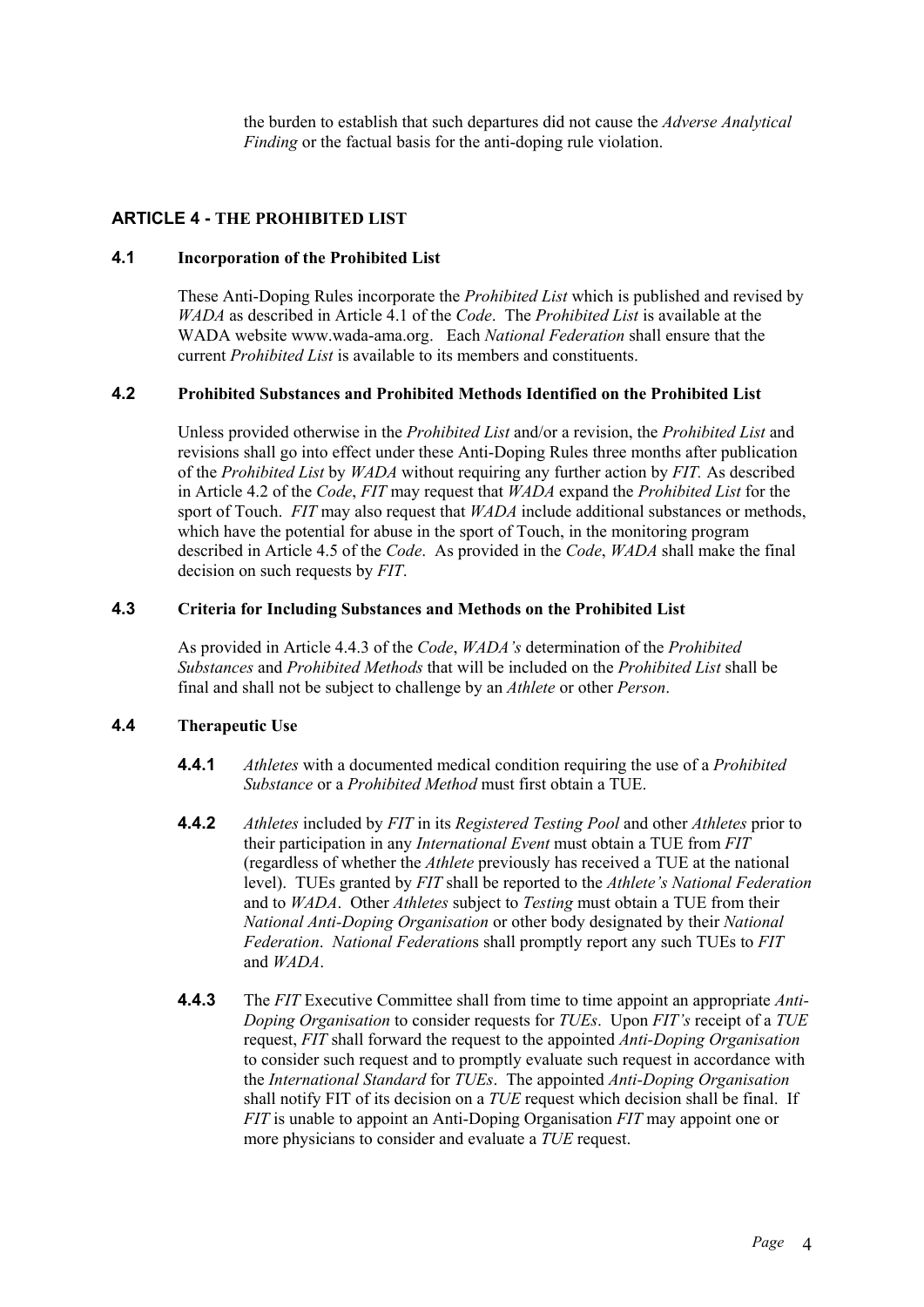- **4.4.3.1** *International-Level Athletes,* who are included in *FIT's Registered Testing Pool*, should apply to *FIT* for the *TUE* at the same time the *Athlete* first provides whereabouts information to *FIT* and, except in emergency situations, no later than 21 days before the *Athlete's* participation at an *International Event*.
- **4.4.3.2** *Athletes* participating in *International Event*s who are not included in the *FIT Registered Testing Pool* must, except in emergency situations, request a *TUE* from *FIT* no later than 21 days before the *Athlete's* participation at an *International Event*.
- **4.4.4** *WADA*, at the request of an *Athlete* or on its own initiation, may review the granting or denial of any *TUE* to an *International Level Athlete* or a national level *Athlete* that is included in a *Registered Testing Pool*. If *WADA* determines that the granting or denial of a *TUE* did not comply with the *International Standard for TUEs* in force at the time then *WADA* may reverse that decision. Decisions on *TUEs* are subject to further appeal as provided in **Article 13**.

# **ARTICLE 5 - TESTING**

# **5.1 Authority to Test**

All *Athletes* affiliated with a *National Federation* shall be subject to *In-Competition Testing* by *FIT*, the *Athlete's National Federation*, and any other *Anti-Doping Organisation* responsible for *Testing* at a *Competition* or *Event* in which they participate. All *Athletes* affiliated with a *National Federation* shall also be subject to *Out-of-Competition Testing* at any time or place, with or without advance notice, by *FIT*, *WADA,* the *Athlete's National Federation* and the *National Anti-Doping Organisation* of any country where the *Athlete* is present.

# **5.2 Responsibility for FIT Testing**

The *FIT* Anti-Doping Commission shall appoint an appropriate *Anti-Doping Organisation* to undertake and oversee all *Testing* conducted under these Anti-Doping Rules . *Testing* may be conducted by qualified organisations or persons so authorized by *FIT*.

# **5.3 Testing Standards**

*Testing* conducted by *FIT* and its *National Federations* shall be in substantial conformity with the *International Standard* for *Testing* in force at the time of *Testing*.

**5.3.1** Blood (or other non-urine) *Sample*s may be used either to detect *Prohibited Substance*s or *Prohibited Method*s or for screening procedure purposes only. If the blood is collected for screening only, it will have no other consequences for the *Athlete* other than to identify him/her for a urine test under these Anti-Doping Rules. In these circumstances, *FIT* may decide at its own discretion which blood parameters are to be measured in the screening *Sample* and what levels of those parameters will be used to indicate that an *Athlete* should be selected for a urine test.

# **5.4 Coordination of Testing**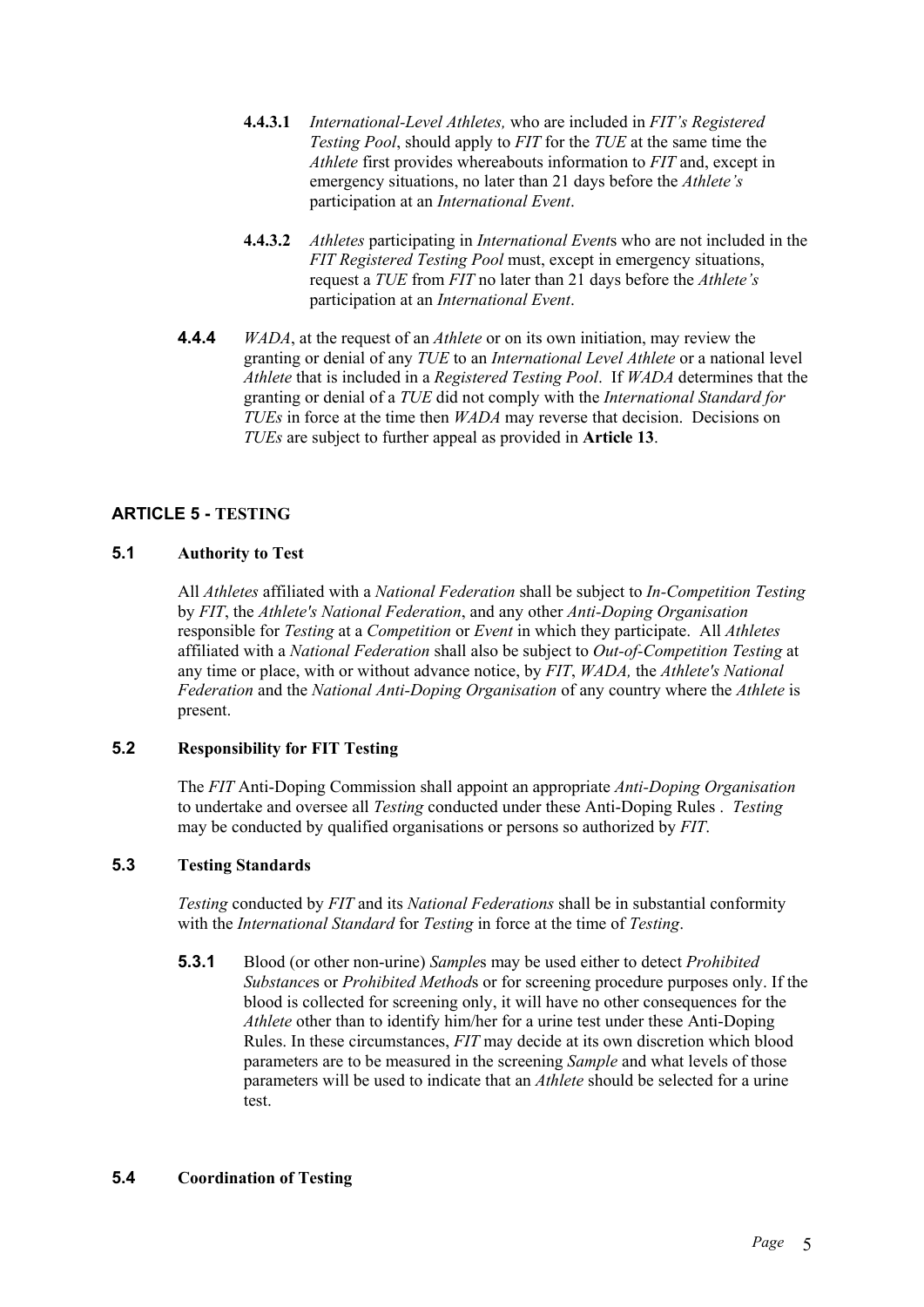*FIT* and *National Federations* shall promptly report completed tests through the *WADA* clearinghouse to avoid unnecessary duplication in *Testing*.

### **5.5 Athlete Whereabouts Requirements**

- **5.5.1** *FIT* may:
	- 5.5.1.1 identify a *Registered Testing Pool* of those *Athletes* who are required to provide up-to-date whereabouts information to *FIT*; or
	- 5.5.1.2 notify *WADA* of *FIT's International Events* to enable *WADA* to carry out *Testing* at those *Events.*

*FIT* may revise its *Registered Testing Pool* from time to time as appropriate. Each *Athlete* in the *Registered Testing Pool* shall file annual reports with *FIT* which specify the locations and times where the *Athlete* will be residing, training and competing. *National Federations* may require their *Athletes* to lodge more regular reports. *Athletes* shall update this information as necessary so that it is current at all times. The ultimate responsibility for providing whereabouts information rests with each *Athlete*; however, it shall be the responsibility of each *National Federation* to use its best efforts to assist *FIT* in obtaining whereabouts information as requested by *FIT*.

- **5.5.2** Any *Athlete* in the *FIT Registered Testing Pool* who is unavailable for *Testing* on three *Attempt*s shall be considered to have committed an anti-doping rule violation under **Article 2.4**. For each *Attempt*, the *Doping Control* Officer shall visit all locations during the times specified by the *Athlete* for that date and shall stay two hours at each location. Notification shall be sent to the *Athlete* between each *Attempt* which is to be counted as an unavailable test.
- **5.5.3** Any *Athlete* in the *FIT Registered Testing Pool* who fails to timely submit a required whereabouts report after receipt of two formal written warnings from *FIT* or a *National Federation* to do so shall be considered to have committed an antidoping rule violation under **Article 2.4**.
- **5.5.4** Each *National Federation* shall also assist their *National Anti-Doping Organisation* in establishing a national level *Registered Testing Pool* of top level national *Athletes* who are not already included in *FIT's Registered Testing Pool*. The *National Federation*/*National Anti-Doping Organisation* may establish its own whereabouts reporting requirements and criteria for **Article 2.4** violations applicable to those *Athletes*.
- **5.5.5** Whereabouts information provided under **Articles 5.5.1** and **5.5.4** shall be shared with *WADA* and other *Anti-Doping Organisations* having jurisdiction to test an *Athlete* on the strict condition that it be used only for *Doping Control* purposes.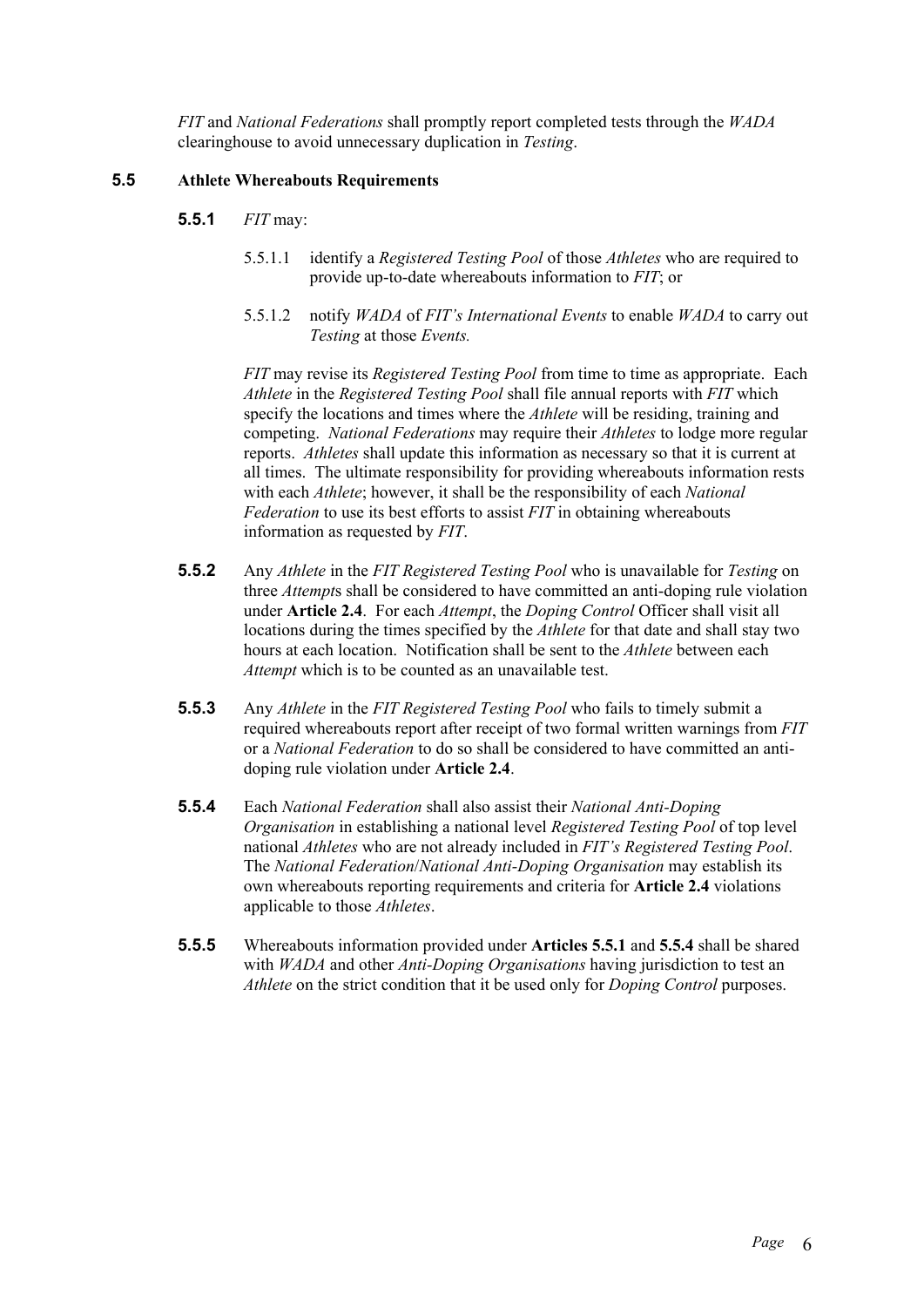### **5.6 Retirement and Return to Competition**

- **5.6.1** An *Athlete* who has been identified by *FIT* for inclusion in *FIT's Registered Testing Pool* shall continue to be subject to these Anti-Doping Rules, including the obligation to be available for *No Advance Notice Out-of-Competition Testing*, unless and until the *Athlete* gives written notice to *FIT* that he or she has retired or until he or she no longer satisfies the criteria for inclusion in the *FIT's Registered Testing Pool* and has been so informed by *FIT*.
- **5.6.2** An *Athlete* who has given notice of retirement to *FIT* may not resume competing unless he or she notifies *FIT* at least six months before he or she expects to return to *Competition* and is available for unannounced *Out-of-Competition Testing*, at any time during the period before actual return to *Competition*.
- **5.6.3** *National Federation*s/*National Anti-Doping Organisation*s may establish similar requirements for retirement and returning to *Competition* for *Athletes* in the national *Registered Testing Pool*.

### **5.7 Selection of Athletes to be Tested**

- **5.7.1** At *International Event*s, the *FIT* Anti-Doping Commission shall determine the number of finishing placement tests, random tests and target tests to be performed.
- **5.7.2** At *National Events*, each *National Federation* shall determine the number of *Athletes* selected for *Testing* in each *Competition* and the procedures for selecting the *Athletes* for *Testing*.
- **5.7.3** In addition to the selection procedures set out in **Articles 5.7.1** and **5.7.2** above, the *FIT* Anti-Doping Commission at *International Event*s, and the *National Federation* at *National Events*, may also select *Athletes* or teams for *Target Testing* so long as such *Target Testing* is not used for any purpose other than legitimate *Doping Control* purposes.
- **5.7.4** *Athletes* shall be selected for *Out-of-Competition Testing* by the *FIT* Anti-Doping Commission and by *National Federation*s through a process that substantially complies with the *International Standard* for *Testing* in force at the time of selection.
- **5.7.5** If *FIT* or, any *Nation Federation*, cannot for any reason, financial or otherwise, undertake any *Testing* at an *International Event* or *National Event* respectively, *WADA* shall be notified. *WADA* may undertake such *Testing* as it sees fit at any such *Event* at *WADA's* cost.
- **5.8** *National Federation*s and the organising committees for *National Federation Event*s shall provide access to Independent Observers at *Event*s as directed by *FIT*.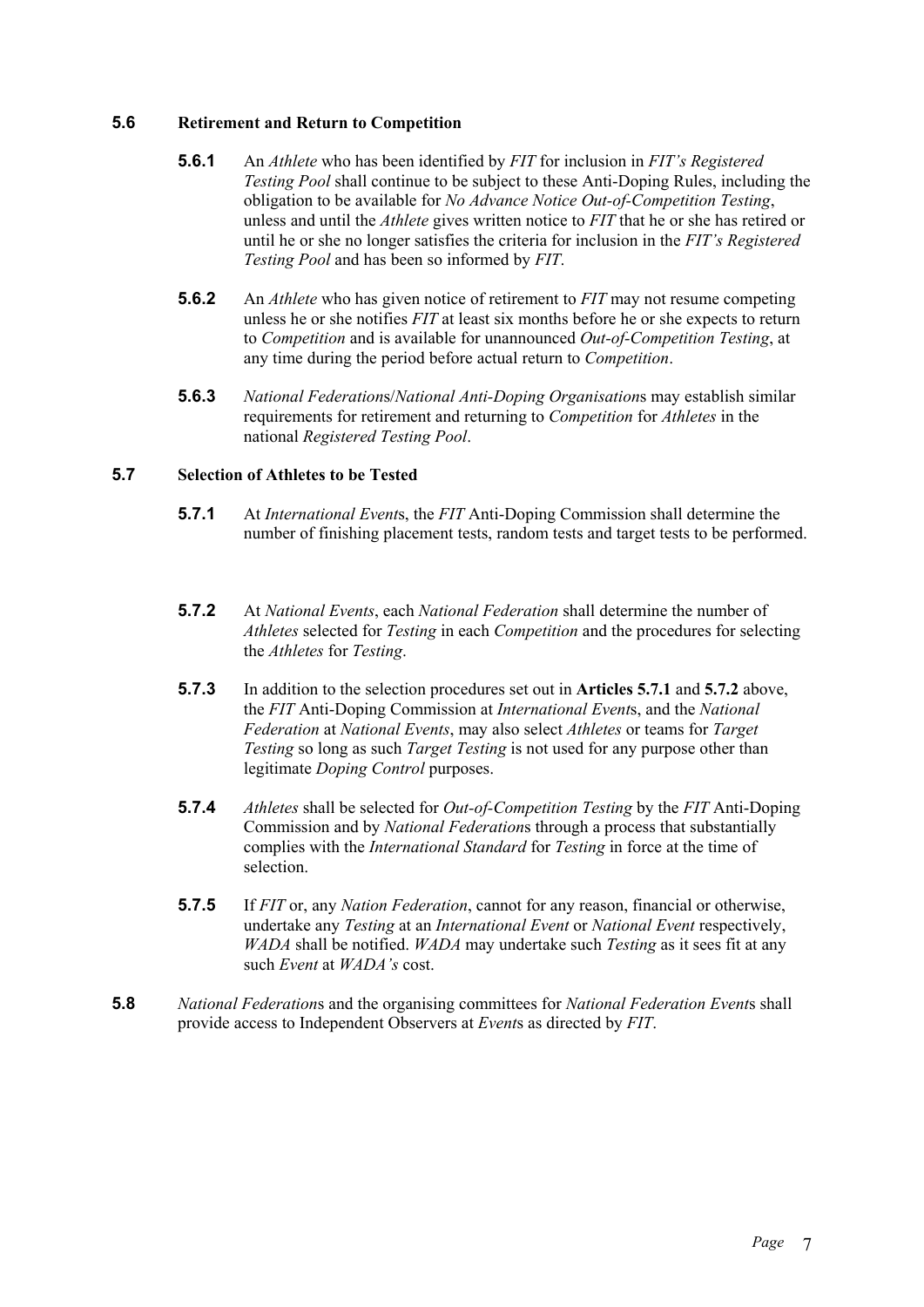# **ARTICLE 6 - ANALYSIS OF SAMPLES**

*Doping Control Sample*s collected under these Anti-Doping Rules shall be analysed in accordance with the following principles:

### **6.1 Use of Approved Laboratories**

*FIT* shall send *Doping Control Samples* for analysis only to *WADA*-accredited laboratories or as otherwise approved by *WADA*. The choice of the *WADA*-accredited laboratory (or other method approved by *WADA*) used for the *Sample* analysis shall be determined exclusively by *FIT*.

# **6.2 Substances Subject to Detection**

*Doping Control Samples* shall be analysed to detect *Prohibited Substances* and *Prohibited Methods* identified on the *Prohibited List* and other substances as may be directed by *WADA* under the Monitoring Program described in Article 4.5 of the *Code*.

### **6.3 Research on Samples**

No *Sample* may be used for any purpose other than the detection of substances (or classes of substances) or methods on the *Prohibited List,* or as otherwise identified by *WADA* under its Monitoring Program, without the *Athlete's* written consent.

### **6.4 Standards for Sample Analysis and Reporting**

Laboratories shall analyse *Doping Control Samples* and report results in conformity with the *International Standard* for Laboratory Analysis.

# **ARTICLE 7 - RESULTS MANAGEMENT**

# **7.1 Results Management for Tests Initiated by FIT**

Results management for *Tests* initiated by *FIT* (including *Tests* performed by *WADA* under agreement with *FIT*) shall proceed as set out below:

- **7.1.1** The results from all analyses must be sent to *FIT* in encoded form, in a report signed by an authorised representative of the laboratory. All communication must be conducted in such a way that the results of the analyses are confidential.
- **7.1.2** Upon receipt of an *A Sample Adverse Analytical Finding*, the *FIT* Anti Doping Commission may conduct a review to determine whether: (a) an applicable *TUE* has been granted; or (b) there is any apparent departure from the *International Standard*s for *Testing* or Laboratory Analysis that undermines the validity of the *Adverse Analytical Finding*. Alternatively *FIT* may appoint an appropriate *Anti-Doping Organisation* to conduct such a review for *FIT.*
	- **7.1.2.1** The *FIT* Executive Committee shall appoint the *FIT Anti-Doping Commission* consisting of the *FIT* Secretary General and the chair of the FIT Legal/Judicial Sub-Committee. Commission members shall serve on the Commission for so long as they hold the offices referred to above.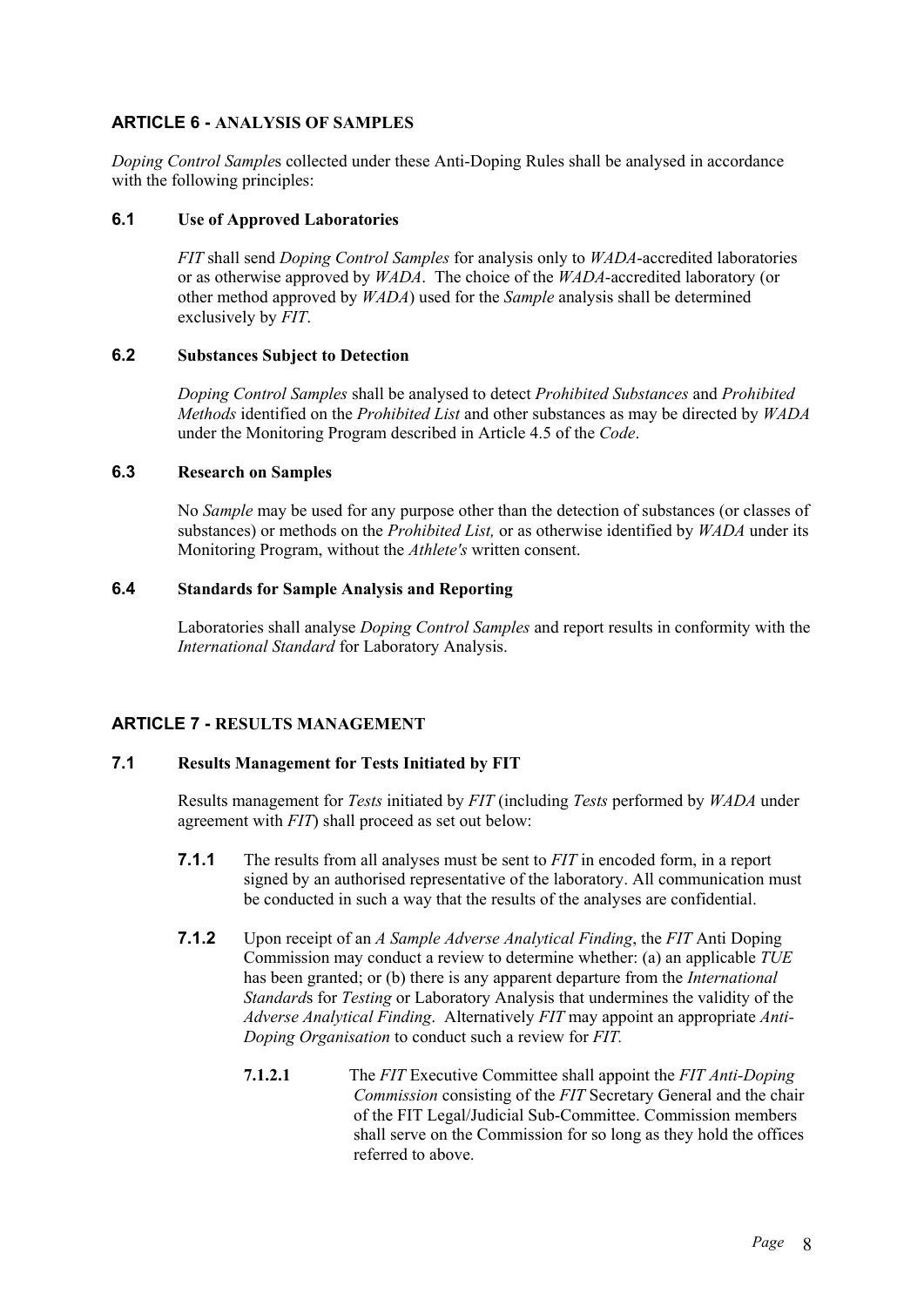- **7.1.3** If the initial review under **Article 7.1.2** does not reveal an applicable *TUE* or departure from the *International Standard* for *Testing* or the *International Standard* for Laboratory Analysis in force at the time of *Testing* or analysis that undermines the validity of the *Adverse Analytical Finding*, *FIT* shall promptly notify the *Athlete* in writing of: (a) the *Adverse Analytical Finding*; (b) the antidoping rule violated, or, in a case under **Articles 7.1.8** or **7.1.9**, a description of the additional investigation that will be conducted as to whether there is an antidoping rule violation; (c) the *Athlete's* right to promptly request the analysis of the *B Sample* or, failing such request, that the *B Sample* analysis may be deemed waived; (d) the right of the *Athlete* and/or the *Athlete's* representative to attend the *B Sample* opening and analysis if such analysis is requested; and (e) the *Athlete's* right to request copies of the *A* and *B Sample* laboratory documentation package which includes information as required by the *International Standard* for Laboratory Analysis.
- **7.1.4** Arrangements shall be made for *Testing* the B *Sample* within three weeks of the notification described in **Article 7.1.3**. An *Athlete* may accept the *A Sample* analytical results by waiving the requirement for *B Sample* analysis. *FIT* may nonetheless elect to proceed with the *B Sample* analysis.
- **7.1.5** The *Athlete* and/or his representative shall be allowed to be present at the analysis of the *B Sample*. Also a representative of the *Athlete's National Federation* as well as a representative of *FIT* shall be allowed to be present.
- **7.1.6** If the *B Sample* proves negative, the entire test shall be considered negative and the *Athlete*, his *National Federation* and *FIT* shall be so informed.
- **7.1.7** If a *Prohibited Substance* or the *Use* of a *Prohibited Method* is identified, the findings shall be reported to the *Athlete*, his *National Federation*, *FIT* and to *WADA*.
- **7.1.8** The *FIT* Anti-Doping Commission may conduct any follow-up investigation as may be required by the *Prohibited List*. Upon completion of such follow-up investigation, *FIT* shall promptly notify the *Athlete* regarding the results of the follow-up investigation and whether or not *FIT* asserts that an anti-doping rule was violated.
- **7.1.9** For apparent anti-doping rule violations that do not involve *Adverse Analytical Findings*, *FIT* may conduct any necessary follow-up investigation and shall then promptly notify the *Athlete* of the anti-doping rule which appears to have been violated, and the basis of the violation.
- **7.1.10** Follow up investigations under **Articles 7.1.8** and **7.1.9** may be conducted by *FIT* through the *FIT* Anti-Doping Commission. Alternatively *FIT* may appoint an appropriate *Anti-Doping Organisation* to conduct such an investigation for *FIT.*

### **7.2 Results Management for Tests initiated by National Federations**

Results management conducted by *National Federations* shall be consistent with the general principles for effective and fair results management which underlie the detailed provisions set out in **Article 7.1**. Results of all *Doping Controls* shall be reported to *FIT* within 14 days of the conclusion of the *National Federation's* results management process. Any apparent anti-doping rule violation by an *Athlete* who is a member of that *National Federation* shall be promptly referred to an appropriate hearing panel established under the rules of the *National Federation* or national law. Apparent anti-doping rule violations by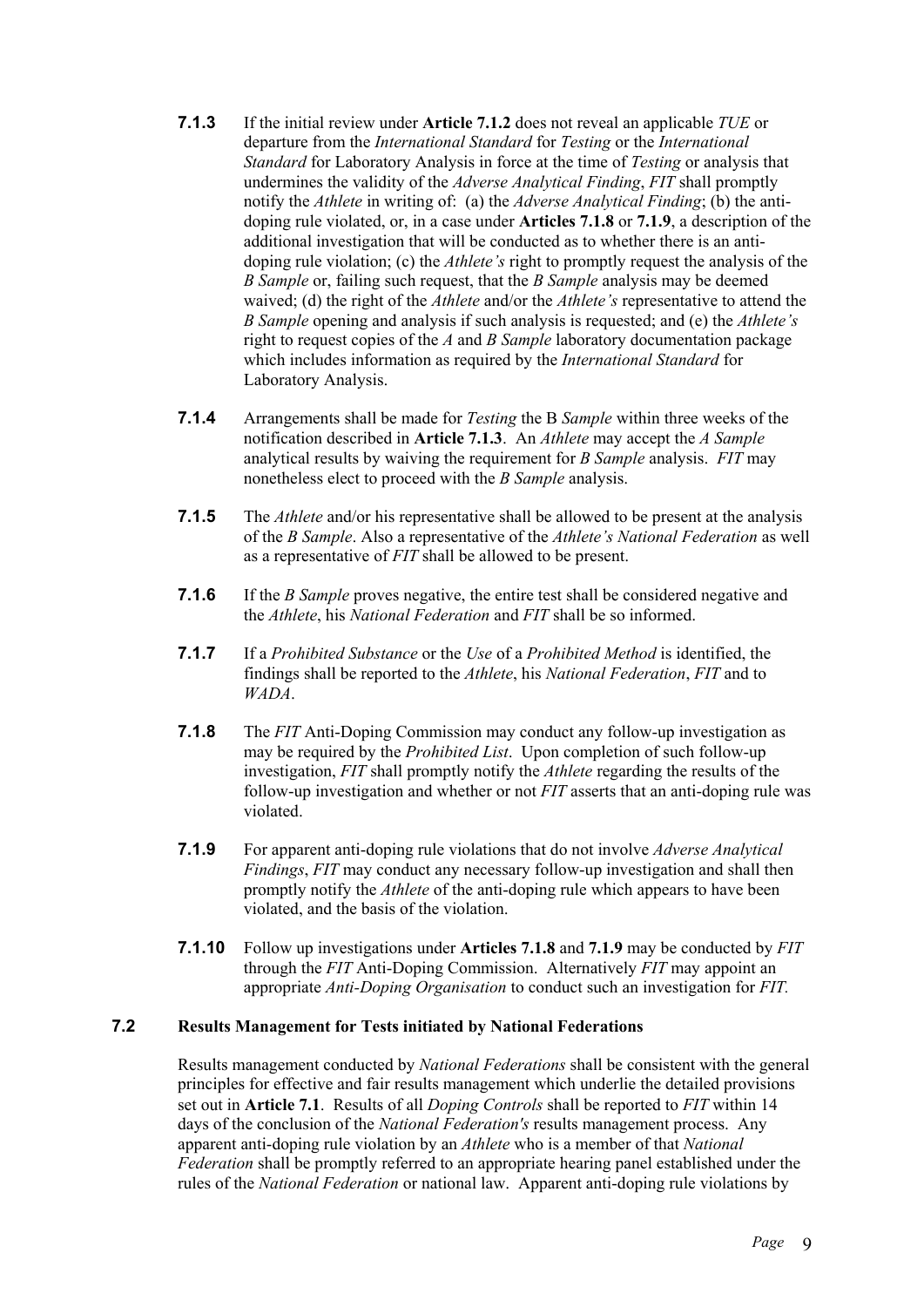*Athletes* who are members of another *National Federation* shall be referred to the *Athlete's National Federation* for hearing.

### **7.3 Provisional Suspensions**

The *FIT* Executive Committee, after consultation with the *FIT* Independent Review Panel, may Provisionally Suspend an *Athlete* prior to the opportunity for a full hearing based on an *Adverse Analytical Finding* from the *Athlete*'s *A Sample* or *A* and *B Samples* and the review described in **Article 7.1**. If a *Provisional Suspension* is imposed, either the hearing in accordance with **Article 8** shall be advanced to a date which avoids substantial prejudice to the *Athlete*, or the *Athlete* shall be given an opportunity for a *Provisional Hearing* before imposition of the *Provisional Suspension* or on a timely basis after imposition of the *Provisional Suspension. National Federations* may impose *Provisional Suspensions* in accordance with the principles set out in this **Article 7.3**.

### **ARTICLE 8 - RIGHT TO A FAIR HEARING**

### **8.1 Hearings arising out of FIT Testing or Tests at International Events**

- **8.1.1** When it appears, following the Results Management process described in **Article 7**, that these Anti-Doping Rules have been violated in connection with *Testing* under these Anti-Doping Rules then the case shall be referred by the *FIT* Executive Committee to:
	- **8.1.1.1** a recognised sports or doping tribunal ("recognised tribunal") in the relevant country ; or
	- **8.1.1.2** if no such tribunal exists then to a panel nominated by the *FIT* Executive Committee on a case by case basis ("appointed tribunal); or
	- **8.1.1.3** the Court of Arbitration for Sport (CAS);

for adjudication.

- **8.1.2** The hearing body under **Article 8.1.1.** shall hear each case. At least one appointed member of the hearing body shall be a lawyer. The appointed members shall have had no prior involvement with the case and shall not, except where cost or other practical issues interfere, have the same nationality as the *Athlete* or other *Person* alleged to have violated these Anti-Doping Rules.
- **8.1.3** Hearings under this Article shall be completed expeditiously following the completion of the results management process described in **Article 7**. Hearings held in connection with *Events* may be conducted on an expedited basis.
- **8.1.4** The *National Federation* of the *Athlete* or other *Person* alleged to have violated these Anti-Doping Rules may attend the hearing as an observer.
- **8.1.5** *FIT* shall keep *WADA* fully apprised as to the status of pending cases and the result of all hearings.
- **8.1.6** An *Athlete* or other *Person* may forego a hearing by acknowledging the Anti-Doping Rule violation and accepting *Consequences* consistent with **Articles 9** and **10** as proposed by *FIT*.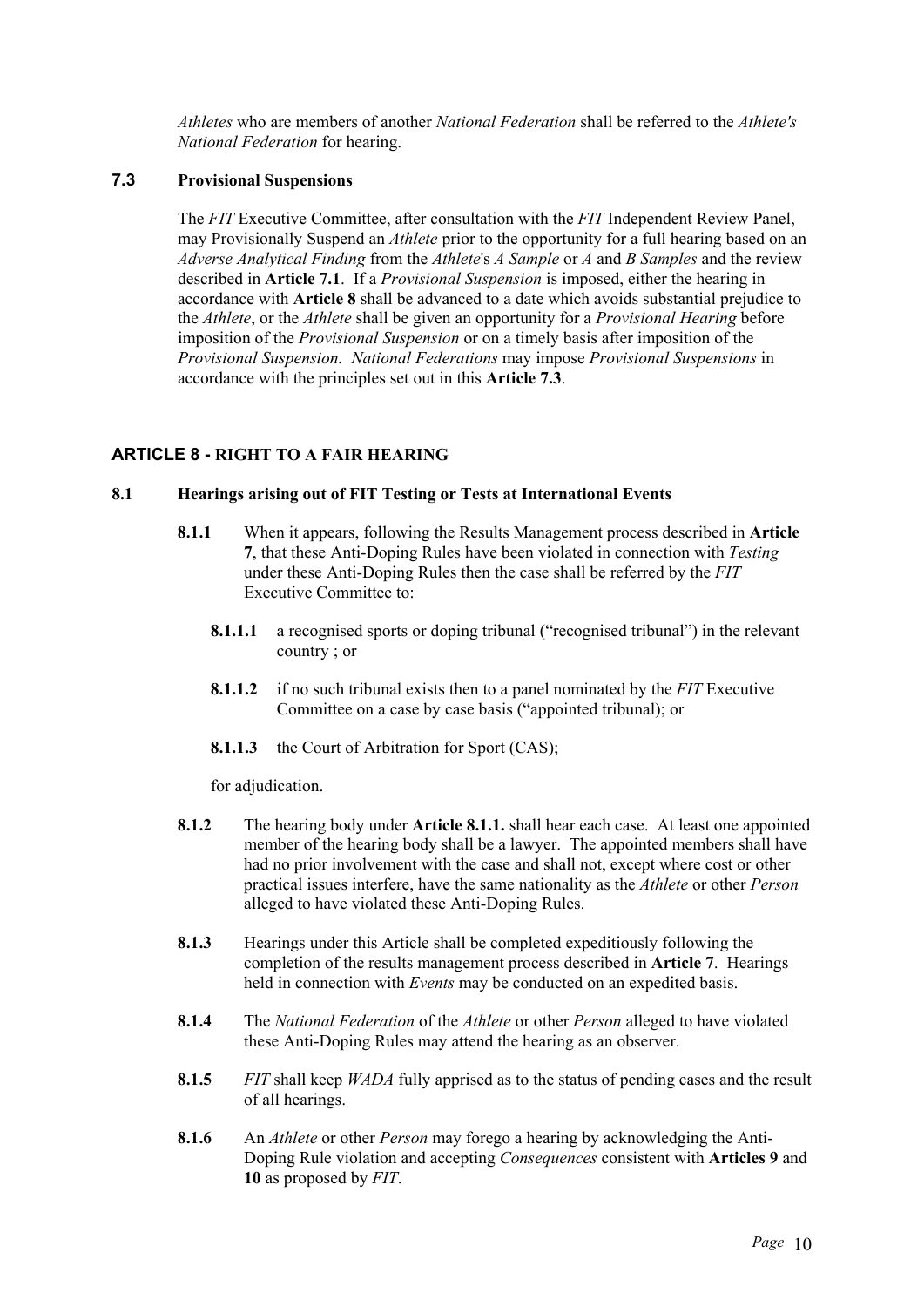**8.1.7** Decisions of the hearing body may be appealed to the CAS as provided in **Article 13**.

# **8.2 Hearings Arising Out of National Testing**

- **8.2.1** When it appears, following the Results Management process described in **Article 7**, that these Anti-Doping Rules have been violated in connection with *Testing* other than in connection with *FIT Testing* or *Testing* at an *International Event*, the *Athlete* or other *Person* involved shall be brought before a disciplinary panel of the *Athlete* or other *Person's National Federation* for a hearing to adjudicate whether a violation of these Anti-Doping Rules occurred and if so what *Consequences* should be imposed.
- **8.2.2** Hearings under this **Article 8.2** shall be completed expeditiously and in all cases within three months of the completion of the Results Management process described in **Article 7**. Hearings held in connection with *Events* may be conducted by an expedited process. If the completion of the hearing is delayed beyond three months, *FIT* may elect to bring the case directly before the relevant hearing body at the responsibility and at the expense of the *National Federation*.
- **8.2.3** *National Federations* shall keep *FIT* and *WADA* fully apprised as to the status of pending cases and the results of all hearings.
- **8.2.4** *FIT* and *WADA* shall have the right to attend hearings as an observer.
- **8.2.5** The *Athlete* or other *Person* may forego a hearing by acknowledging the violation of these Anti-Doping Rules and accepting *Consequences* consistent with **Articles 9** and **10** as proposed by the *National Federation*.
- **8.2.6** Decisions by *National Federations*, whether as the result of a hearing or the *Athlete* or other *Person's* acceptance of *Consequences*, may be appealed as provided in **Article 13** to CAS.
- **8.2.7** Hearing decisions by the *National Federation* shall not be subject to further administrative review at the national level except as provided in **Article 13** or required by applicable national law.

# **8.3 Principles for a Fair Hearing**

All hearings under either **Article 8.1** or **8.2** shall respect the following principles:

- a timely hearing:
- fair and impartial hearing body;
- the right to be represented by counsel at the *Person*'s own expense;
- the right to be fairly and timely informed of the asserted anti-doping rule violation;
- the right to respond to the asserted anti-doping rule violation and resulting *Consequences*;
- the right of each party to present evidence, including the right to call and question witnesses (subject to the hearing body's discretion to accept testimony by telephone or written submission);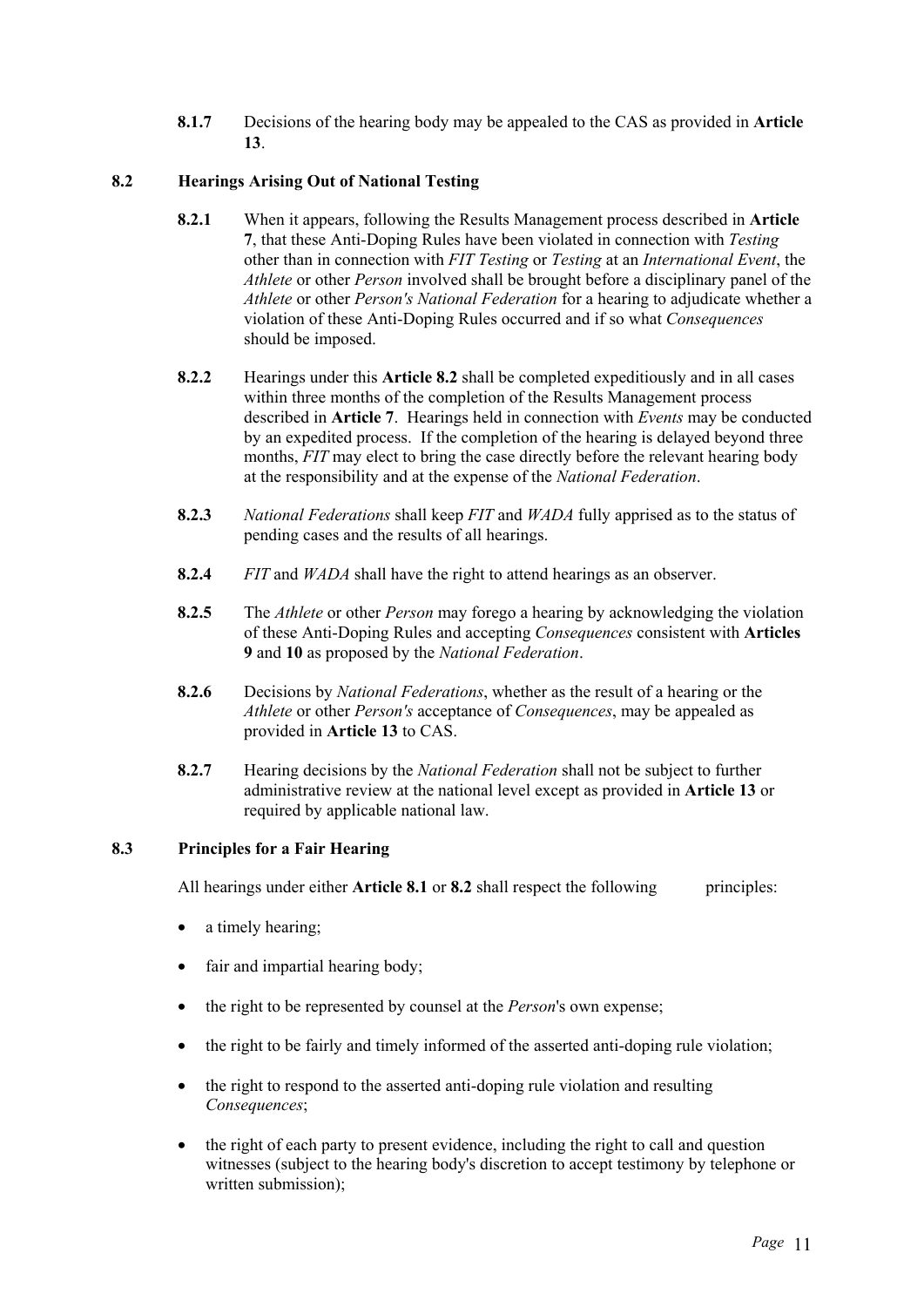- the *Person*'s right to an interpreter at the hearing, with the Doping Panel to determine the identity, and responsibility for the cost of the interpreter; and
- a timely, written, reasoned decision.

# **ARTICLE 9 - AUTOMATIC DISQUALIFICATION OF INDIVIDUAL RESULTS**

A violation of these Anti-Doping Rules in connection with an In-*Competition* Test automatically leads to *Disqualification* of the individual result obtained in that *Competition* with all resulting consequences, including forfeiture of any medals, points and prizes.

# **ARTICLE 10 - SANCTIONS ON INDIVIDUALS**

### **10.1 Disqualification of Results in Event During which an Anti-Doping Rule Violation Occurs**

An Anti-Doping Rule violation occurring during or in connection with an *Event* may lead to Disqualification of all of the *Athlete's* individual results obtained in that *Event* with all consequences, including forfeiture of all medals, points and prizes, except as provided in **Article 10.1.1**.

**10.1.1** If the *Athlete* establishes that he or she bears *No Fault or Negligence* for the violation, the *Athlete's* individual results in the other *Competition* shall not be disqualified unless the *Athlete's* results in *Competition* other than the *Competition* in which the anti-doping rule violation occurred were likely to have been affected by the *Athlete's* anti-doping rule violation.

### **10.1.2** Imposition of *Ineligibility* for *Prohibited Substance*s and *Prohibited Method*s

Except for the specified substances identified in **Article 10.2**, the period of *Ineligibility* imposed for a violation of **Article 2.1** (presence of *Prohibited Substance* or its *Metabolites* or *Markers*), **Article 2.2** (*Use* or *Attempted Use* of *Prohibited Substance* or *Prohibited Method*) and **Article 2.6** (*Possession* of *Prohibited Substances* and *Methods*) shall be:

First violation: Two (2) years' *Ineligibility*.

Second violation: Lifetime *Ineligibility*.

However, the *Athlete* or other *Person* shall have the opportunity in each case, before a period of *Ineligibility* is imposed, to establish the basis for eliminating or reducing this sanction as provided in **Article 10.4**.

# **10.2 Specified Substances**

The *Prohibited List* may identify specified substances which are particularly susceptible to unintentional anti-doping rules violations because of their general availability in medicinal products or which are less likely to be successfully abused as doping agents. Where an *Athlete* can establish that the *Use* of such a specified substance was not intended to enhance sport performance, the period of *Ineligibility* found in **Article 10.1** shall be replaced with the following: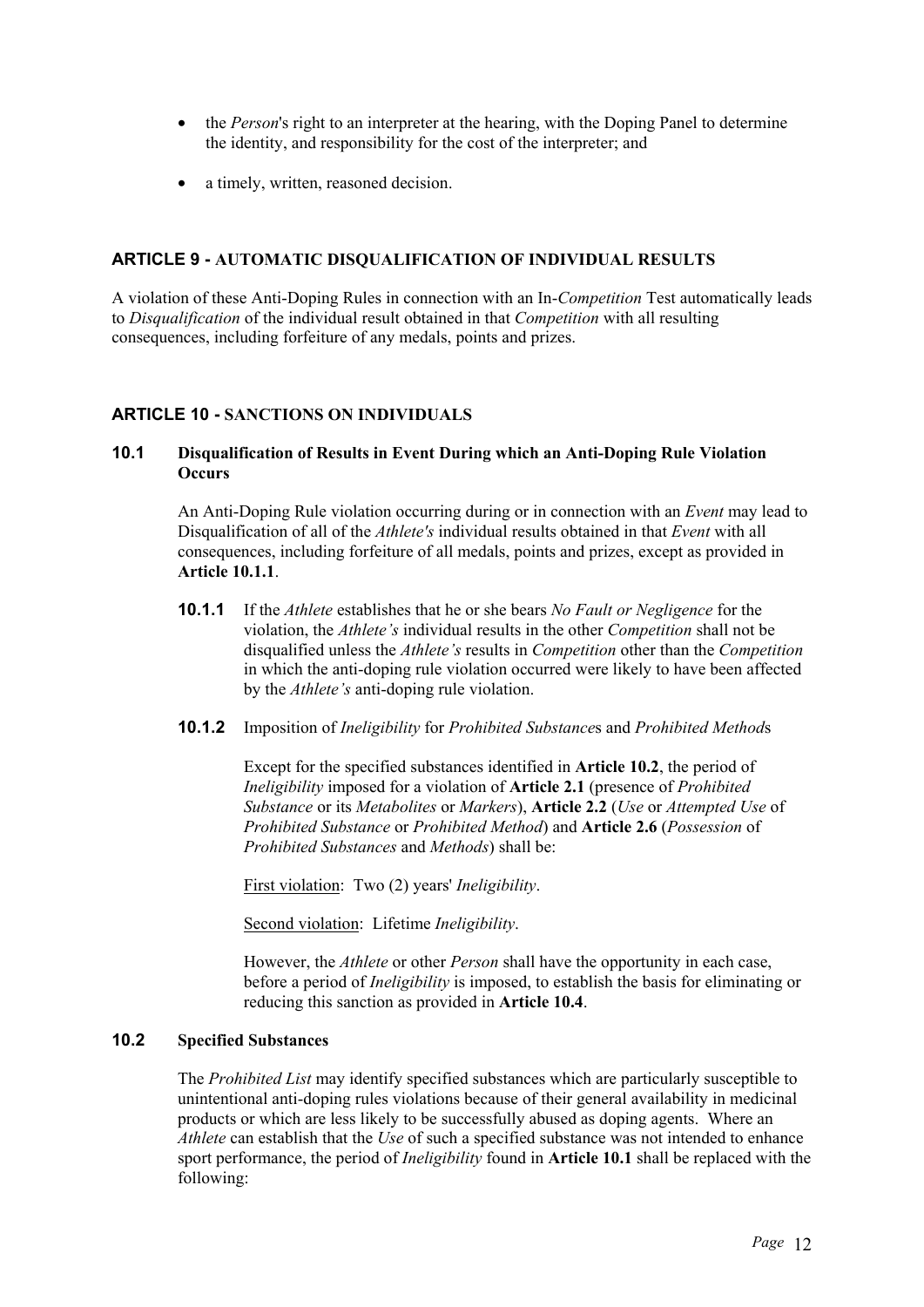| First violation:  | At a minimum, a warning and reprimand and no period of<br><i>Ineligibility</i> from future <i>Events</i> , and at a maximum, one (1) year's<br>Ineligibility. |
|-------------------|---------------------------------------------------------------------------------------------------------------------------------------------------------------|
| Second violation: | Two (2) years' <i>Ineligibility</i> .                                                                                                                         |
| Third violation:  | Lifetime <i>Ineligibility</i> .                                                                                                                               |

However, the *Athlete* or other *Person* shall have the opportunity in each case, before a period of *Ineligibility* is imposed, to establish the basis for eliminating or reducing (in the case of a second or third violation) this sanction as provided in **Article 10.4**.

### **10.3 Ineligibility for Other Anti-Doping Rule Violations**

The period of *Ineligibility* for other violations of these Anti-Doping Rules shall be:

- **10.3.1** For violations of **Article 2.3** (refusing or failing to submit to *Sample* collection) or **Article 2.5** (*Tampering* with *Doping Control*), the *Ineligibility* periods set out in **Article 10.1** shall apply.
- **10.3.2** For violations of **Article 2.7** (*Trafficking*) or **Article 2.8** (administration of *Prohibited Substance* or *Prohibited Method*), the period of *Ineligibility* imposed shall be a minimum of four (4) years up to lifetime *Ineligibility*. An anti-doping rule violation involving a *Minor* shall be considered a particularly serious violation, and, if committed by *Athlete Support Personnel* for violations other than specified substances referenced in **Article 10.2**, shall result in lifetime *Ineligibility* for such *Athlete Support Personnel*. In addition, violations of such Articles which also violate non-sporting laws and regulations may be reported to the competent administrative, professional or judicial authorities.
- **10.3.3** For violations of **Article 2.4** (Whereabouts Violations or Missed Tests), the period of *Ineligibility* shall be:

First violation: Three (3) months to one (1) year *Ineligibility*.

Second and subsequent violations: Two (2) years' *Ineligibility*.

### **10.4 Elimination or Reduction of Period of Ineligibility Based on Exceptional Circumstances**

- **10.4.1** If the *Athlete* establishes in an individual case involving an anti-doping rule violation under **Article 2.1** (presence of *Prohibited Substance* or its *Metabolite*s or *Marker*s) or *Use* of a *Prohibited Substance* or *Prohibited Method* under **Article 2.2** that he or she bears *No Fault or Negligence* for the violation, the otherwise applicable period of *Ineligibility* shall be eliminated. When a *Prohibited Substance* or its *Marker*s or *Metabolite*s is detected in an *Athlete's Specimen* in violation of **Article 2.1** (presence of *Prohibited Substance*), the *Athlete* must also establish how the *Prohibited Substance* entered his or her system in order to have the period of *Ineligibility* eliminated. If this Article is applied and the period of *Ineligibility* otherwise applicable is eliminated, the anti-doping rule violation shall not be considered a violation for the limited purpose of determining the period of *Ineligibility* for multiple violations under **Articles 10.1, 10.3** and **10.6**.
- **10.4.2** This **Article 10.4.2** applies only to anti-doping rule violations involving **Article 2.1** (presence of *Prohibited Substance* or its *Metabolite*s or *Marker*s), *Use* of a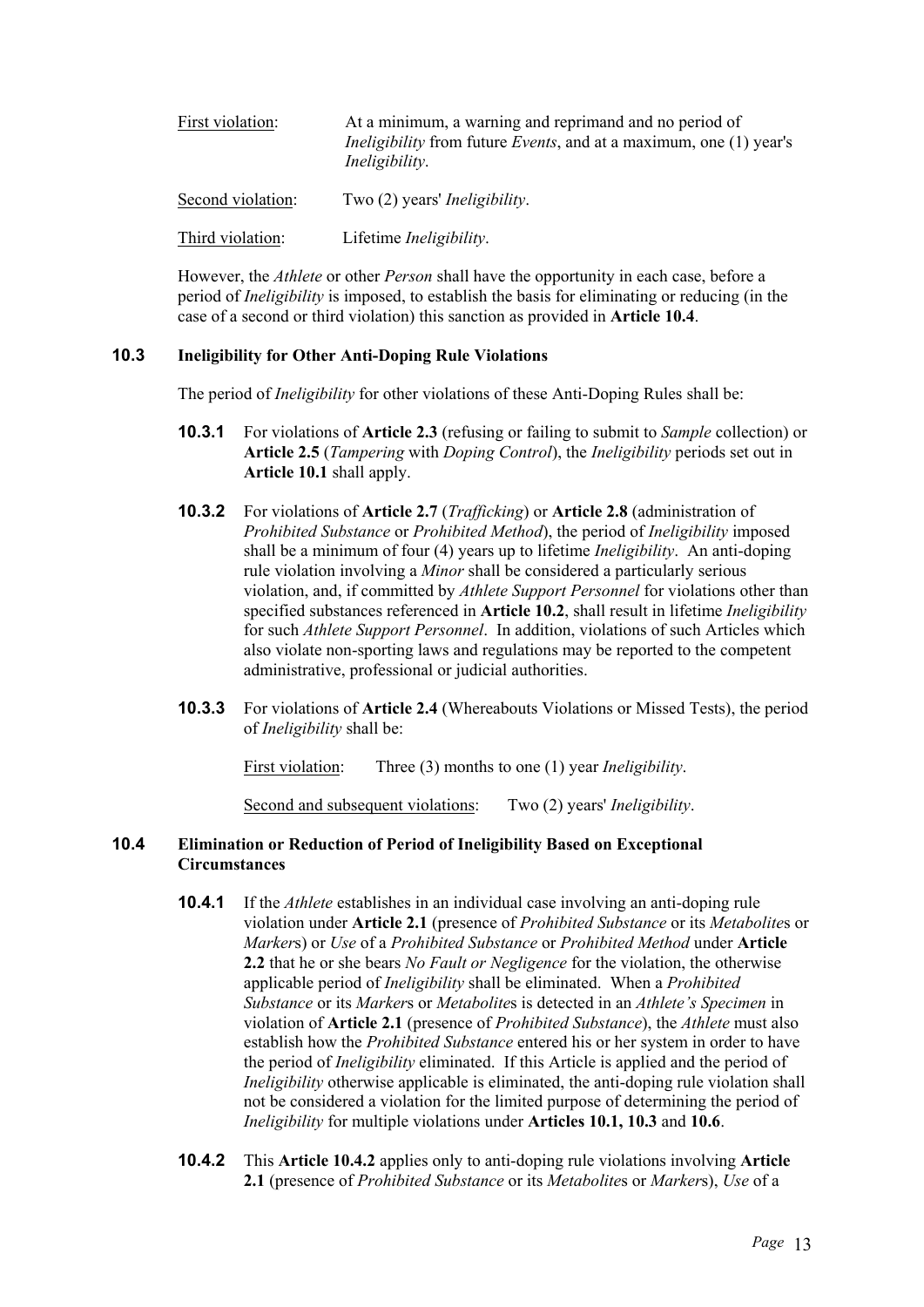*Prohibited Substance* or *Prohibited Method* under **Article 2.2**, failing to submit to *Sample* collection under **Article 2.3**, or administration of a *Prohibited Substance* or *Prohibited Method* under **Article 2.8**. If an *Athlete* establishes in an individual case involving such violations that he or she bears *No Significant Fault or Negligence*, then the period of *Ineligibility* may be reduced, but the reduced period of *Ineligibility* may not be less than one-half of the minimum period of *Ineligibility* otherwise applicable. If the otherwise applicable period of *Ineligibility* is a lifetime, the reduced period under this section may be no less than 8 years. When a *Prohibited Substance* or its *Marker*s or *Metabolite*s is detected in an *Athlete's Specimen* in violation of **Article 2.1** (presence of *Prohibited Substance*), the *Athlete* must also establish how the *Prohibited Substance* entered his or her system in order to have the period of *Ineligibility* reduced.

**10.4.3** The relevant hearing body may also reduce the period of *Ineligibility* in an individual case where the *Athlete* has provided substantial assistance to *FIT* which results in *FIT* discovering or establishing an anti-doping rule violation by another *Person* involving *Possession* under **Article 2.6.2** (*Possession* by *Athlete Support Personnel*), **Article 2.7** (*Trafficking*), or **Article 2.8** (administration to an *Athlete*). The reduced period of *Ineligibility* may not, however, be less than one-half of the minimum period of *Ineligibility* otherwise applicable. If the otherwise applicable period of *Ineligibility* is a lifetime, the reduced period under this Article may be no less than 8 years.

### **10.5 Rules for Certain Potential Multiple Violations**

- **10.5.1** For purposes of imposing sanctions under **Articles 10.1, 10.2** and **10.3**, a second anti-doping rule violation may be considered for purposes of imposing sanctions only if the *FIT* (or its *National Federation*) can establish that the *Athlete* or other *Person* committed the second anti-doping rule violation after the *Athlete* or other *Person* received notice, or after *FIT* (or its *National Federation*) made a reasonable *Attempt* to give notice, of the first anti-doping rule violation; if the *FIT* (or its *National Federation*) cannot establish this, the violations shall be considered as one single first violation, and the sanction imposed shall be based on the violation that carries the more severe sanction.
- **10.5.2** Where an *Athlete*, based on the same *Doping Control*, is found to have committed an anti-doping rule violation involving both a specified substance under **Article 10.2** and another *Prohibited Substance* or *Prohibited Method*, the *Athlete* shall be considered to have committed a single anti-doping rule violation, but the sanction imposed shall be based on the *Prohibited Substance* or *Prohibited Method* that carries the most severe sanction.
- **10.5.3** Where an *Athlete* is found to have committed two separate anti-doping rule violations, one involving a specified substance governed by the sanctions in **Article 10.2** (specified substances) and the other involving a *Prohibited Substance* or *Prohibited Method* governed by the sanctions in **Article 10.1** or a violation governed by the sanctions in **Article 10.3.1**, the period of *Ineligibility* imposed for the second offense shall be at a minimum two years' *Ineligibility* and at a maximum three years' *Ineligibility*. Any *Athlete* found to have committed a third anti-doping rule violation involving any combination of specified substances under **Article 10.2** and any other anti-doping rule violation under **Article 10.1**or **10.3.1**  shall receive a sanction of lifetime *Ineligibility*.

### **10.6 Disqualification of Results in Competitions Subsequent to Sample Collection**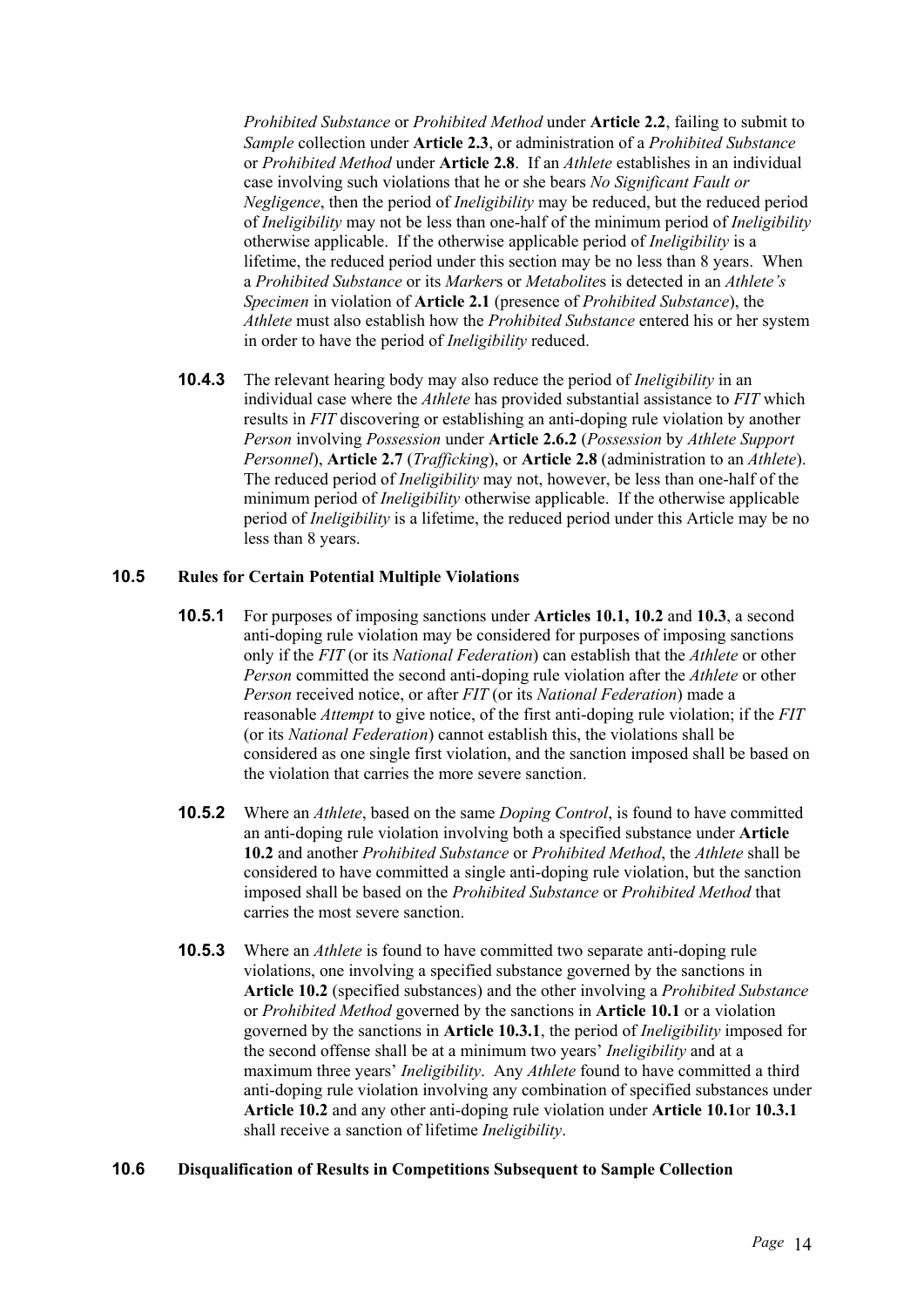In addition to the automatic *Disqualification* of the results in the *Competition* which produced the positive *Sample* under **Article 9** (Automatic *Disqualification* of Individual Results), all other competitive results obtained from the date a positive *Sample* was collected (whether *In-Competition* or *Out-of-Competition*), or other doping violation occurred, through the commencement of any *Provisional Suspension* or *Ineligibility* period, shall, unless fairness requires otherwise, be *Disqualified* with all of the resulting consequences including forfeiture of any medals, points and prizes.

### **10.7 Commencement of Ineligibility Period**

The period of *Ineligibility* shall start on the date of the hearing decision providing for *Ineligibility* or, if the hearing is waived, on the date *Ineligibility* is accepted or otherwise imposed. Any period of *Provisional Suspension* (whether imposed or voluntarily accepted) shall be credited against the total period of *Ineligibility* to be served. Where required by fairness, such as delays in the hearing process or other aspects of *Doping Control* not attributable to the *Athlete*, the *FIT* or *Anti-Doping Organisation* imposing the sanction may start the period of *Ineligibility* at an earlier date commencing as early as the date of *Sample*  collection.

### **10.8 Status During Ineligibility**

No *Person* who has been declared *Ineligible* may, during the period of *Ineligibility*, participate in any capacity in an *Event* or activity (other than authorized anti-doping education or rehabilitation programs) authorized or organized by *FIT* or any *National Federation*. In addition, for any anti-doping rule violation not involving specified substances described in **Article 10.2**, some or all sport-related financial support or other sport-related benefits received by such *Person* will be withheld by *FIT* and its *National Federations*. A *Person* subject to a period of *Ineligibility* longer than four years may, after completing four years of the period of *Ineligibility*, participate in local sport *Event*s in a sport other than sports subject to the jurisdictions of *FIT* and its *National Federations*, but only so long as the local sport *Event* is not at a level that could otherwise qualify such *Person* directly or indirectly to compete in (or accumulate points toward) a national championship or *International Event*.

### **10.9 Reinstatement Testing**

As a condition to regaining eligibility at the end of a specified period of *Ineligibility*, an *Athlete* must, during any period of *Provisional Suspension* or *Ineligibility*, make him or herself available for *Out-of-Competition Testing* by any Anti*-Doping Organisation* having *Testing* jurisdiction, and must provide current and accurate whereabouts information as provided in **Article 5.5**. If an *Athlete* subject to a period of *Ineligibility* retires from sport and is removed from *Out-of-Competition Testing* pools and later seeks reinstatement, the *Athlete* shall not be eligible for reinstatement until the *Athlete* has notified *FIT* and the applicable *National Federation* and has been subject to *Out-of-Competition Testing* for a period of time equal to the longer of the period set out in **Article 5.6** or the period of *Ineligibility* remaining as of the date the *Athlete* had retired. During such remaining period of *Ineligibility*, a minimum of 2 tests must be conducted on the *Athlete* with at least three months between each test. The *National Federation* shall ensure that the necessary tests are conducted and tests by any *Anti-Doping Organisation* may be used to satisfy the requirement. The results of such tests shall be reported to *FIT*. In addition, immediately prior to the end of the suspension period, an *Athlete* must undergo *Testing* by *FIT* for the *Prohibited Substance*s and *Methods* for *Out-of-Competition Testing*. Once the period of an *Athlete*'s suspension has expired, and the *Athlete* has fulfilled the conditions of reinstatement, then the *Athlete* will become automatically re-eligible and no application by the *Athlete* or by the *Athlete's National Federation* will then be necessary.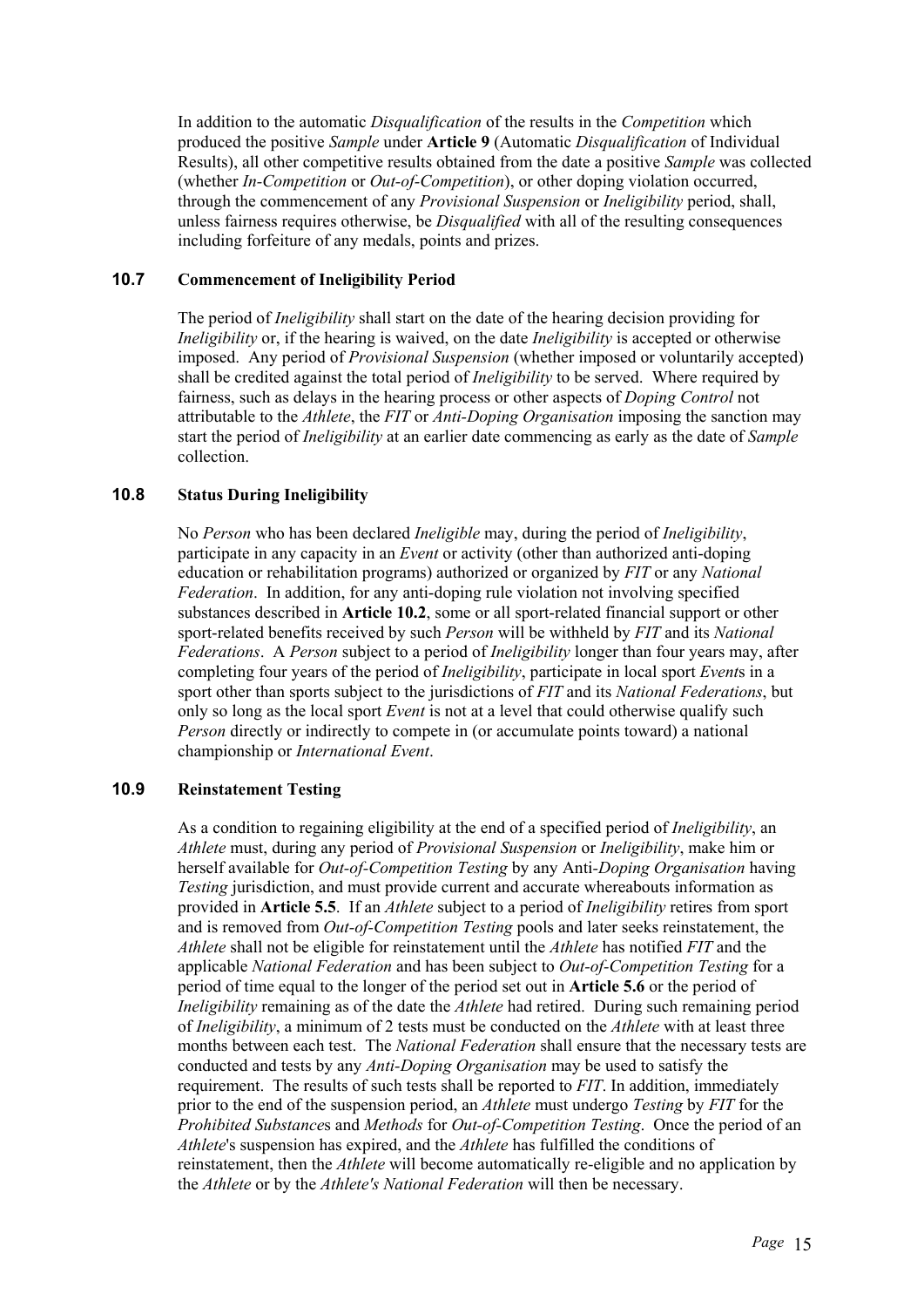# **ARTICLE 11 - CONSEQUENCES TO TEAMS**

**11.1** Where more than one team member in a *Team Sport* has been notified of a possible *Anti-Doping Rule Violation* under **Article 7** in connection with an *Event,* the Team shall be subject to *Target Testing* for the *Event*. If more than one team member is found to have committed an *Anti-Doping Rule Violation* during the *Event*, the team may be *Disqualified* from the *Event*, may be required to forfeit all awards, placings, medals, etc received or obtained at the *Event* and may also be subject to other disciplinary action.

# **ARTICLE 12 - SANCTIONS AND COSTS ASSESSED AGAINST NATIONAL FEDERATIONS**

- **12.1** The *FIT* Executive Committee has the authority to:
	- **12.1.1** withhold some or all funding or other non financial support to *National Federation*s; and
	- **12.1.2** withdraw a *National Federation's* eligibility to enter any *Event*; and
	- **12.1.3** withdraw a *National Federation* from an *Event*; and
	- **12.1.4** prevent a *National Federation's* representative *Players* from netering or participating in an *Event*;

where that *National Federation* is not in compliance with these Anti-Doping Rules.

- **12.2** *National Federation*s shall be obligated to reimburse *FIT* for all costs (including but not limited to laboratory fees, hearing expenses and travel) related to a violation of these Anti-Doping Rules committed by an *Athlete* or other *Person* affiliated with that *National Federation*.
- **12.3** *FIT* may elect to take additional disciplinary action against *National Federation*s with respect to recognition, the eligibility of its officials and *Athletes* to participate in *International Event*s and fines based on the following:
	- **12.3.1** Four or more violations of these Anti-Doping Rules (other than violations involving **Articles 2.4** and **10.3**) are committed by *Athletes* or other *Person*s affiliated with a *National Federation* within a 12-month period in testing conducted by *FIT* or *Anti-Doping Organisations* other than the *National Federation* or its *National Anti-Doping Organisation*. In such event *FIT* may in its discretion elect to: (a) ban all officials from that *National Federation* for participation in any *FIT* activities for a period of up to two years; and/or (b) fine the *National Federation*. (For purposes of this Rule, any fine paid under **Rule 12.3.2** shall be credited against any fine assessed.)
		- 12.3.1.1 If four or more violations of these Anti-Doping Rules (other than violations involving **Articles 2.4** and **10.3**) are committed in addition to the violations described in **Article 12.3.1** by *Athletes* or other *Persons* affiliated with a *National Federation* within a 12-month period in testing conducted by *FIT* or Anti-Doping Organi5ations other than the *National Federation* or its *National Anti-Doping Organisation,* then *FIT* may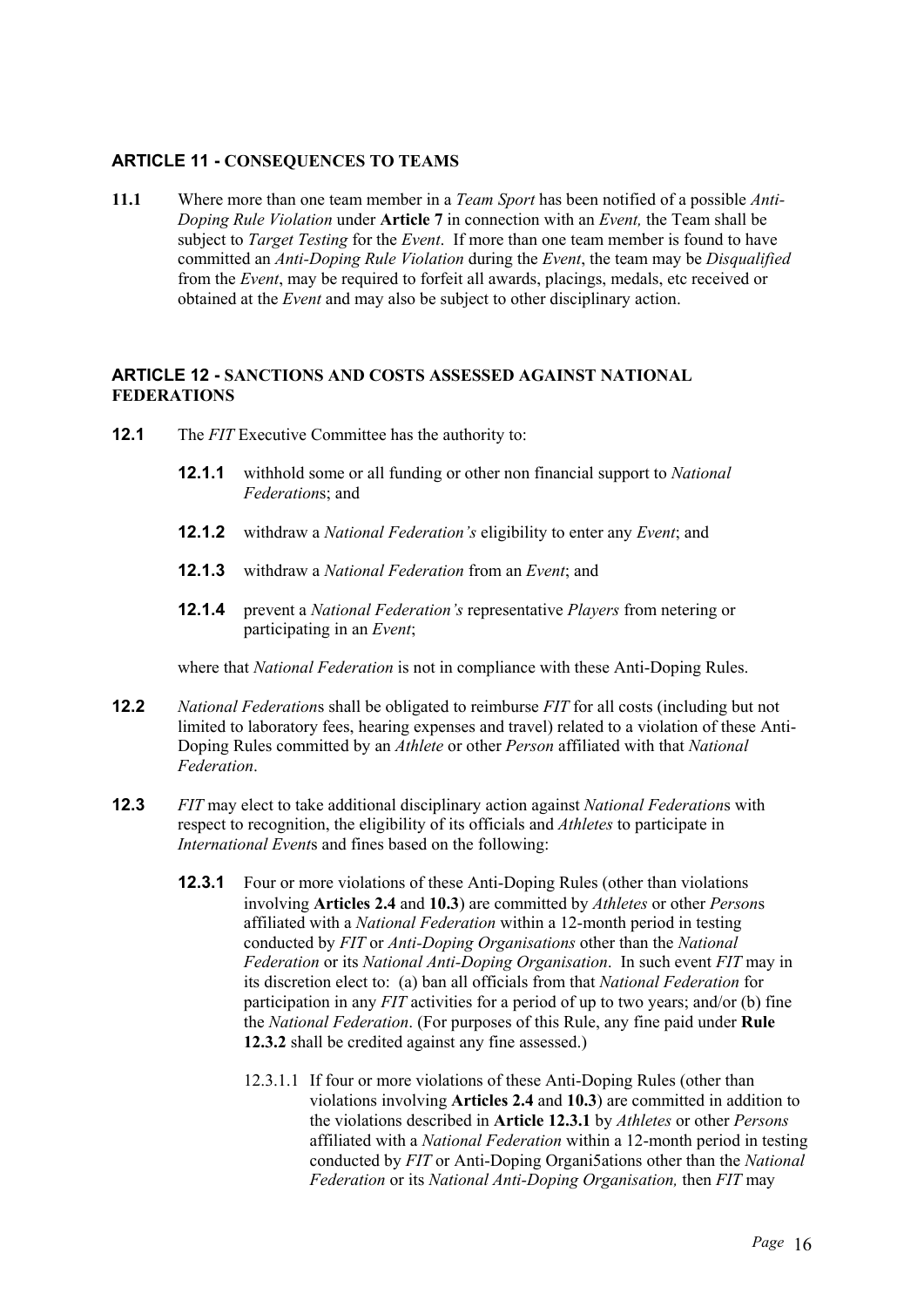suspend that *National Federation's* membership for a period of up to 4 years.

- 12.3.1.2 More than one *Athlete* or other *Person* from a *National Federation* commits an anti-doping rule violation during an *International Event.* In such event *FIT* may fine that *National Federation*.
- **12.3.2** A *National Federation* has failed to make diligent efforts to keep *FIT* informed about an *Athlete's* whereabouts after receiving a request for that information from *FIT*. In such event *FIT* may fine the *National Federation* per *Athlete* in addition to all of *FIT* costs incurred in *Testing* that *National Federation*'s *Athletes*.

### **ARTICLE 13 - APPEALS**

# **13.1 Decisions Subject to Appeal**

Decisions made under these Anti-Doping Rules may be appealed as set out in **Articles 13.2**- **13.4**. Such decisions shall remain in effect while under appeal unless the appellate body orders otherwise. Before an appeal is commenced, any post-decision review authorised in **Article 8.2.7** must be exhausted.

### **13.2 Appeals from Decisions Regarding Anti-Doping Rule Violations, Consequences, and Provisional Suspensions**

A decision that an anti-doping rule violation was committed, a decision imposing *Consequences* for an anti-doping rule violation, a decision that no anti-doping rule violation was committed, a decision that *FIT* or its *National Federation* lacks jurisdiction to rule on an alleged anti-doping rule violation or its *Consequences*, and a decision to impose a *Provisional Suspension* as a result of a *Provisional Hearing* or otherwise in violation of **Article 7.4** may be appealed exclusively as provided in this **Article 13.2**. Notwithstanding any other provision herein, the only *Person* that may appeal from a *Provisional Suspension* is the *Athlete* or other *Person* upon whom the *Provisional Suspension* is imposed.

- **13.2.1** In cases arising from *Competition* in an *International Event* or in cases involving *International-Level Athletes*, the decision may be appealed exclusively to CAS in accordance with the provisions applicable before such court.
- **13.2.2** In cases involving *Athletes* that do not have a right to appeal under **Article 13.2.1**, each *National Federation* shall have in place an appeal procedure that respects the following principles: a timely hearing, a fair and impartial hearing body; the right to be represented by a counsel at the person's expense; and a timely, written, reasoned decision. *FIT's* rights of appeal with respect to these cases are set out in **Article 13.2.3**.
- **13.2.3** In cases under **Article 13.2.1**, the following parties shall have the right to appeal to CAS: (a) the *Athlete* or other *Person* who is the subject of the decision being appealed; (b) the other party to the case in which the decision was rendered; (c) *FIT* and any other *Anti-Doping Organisation* under whose rules a sanction could have been imposed; (d) the International Olympic Committee or International Paralympic Committee as applicable, where the decision may have an effect in relation to the Olympic Games or Paralympic Games, including decisions affecting eligibility for the Olympic Games or Paralympic Games; and (e) *WADA*. In cases under **Article 13.2.2**, the parties having the right to appeal to the national-level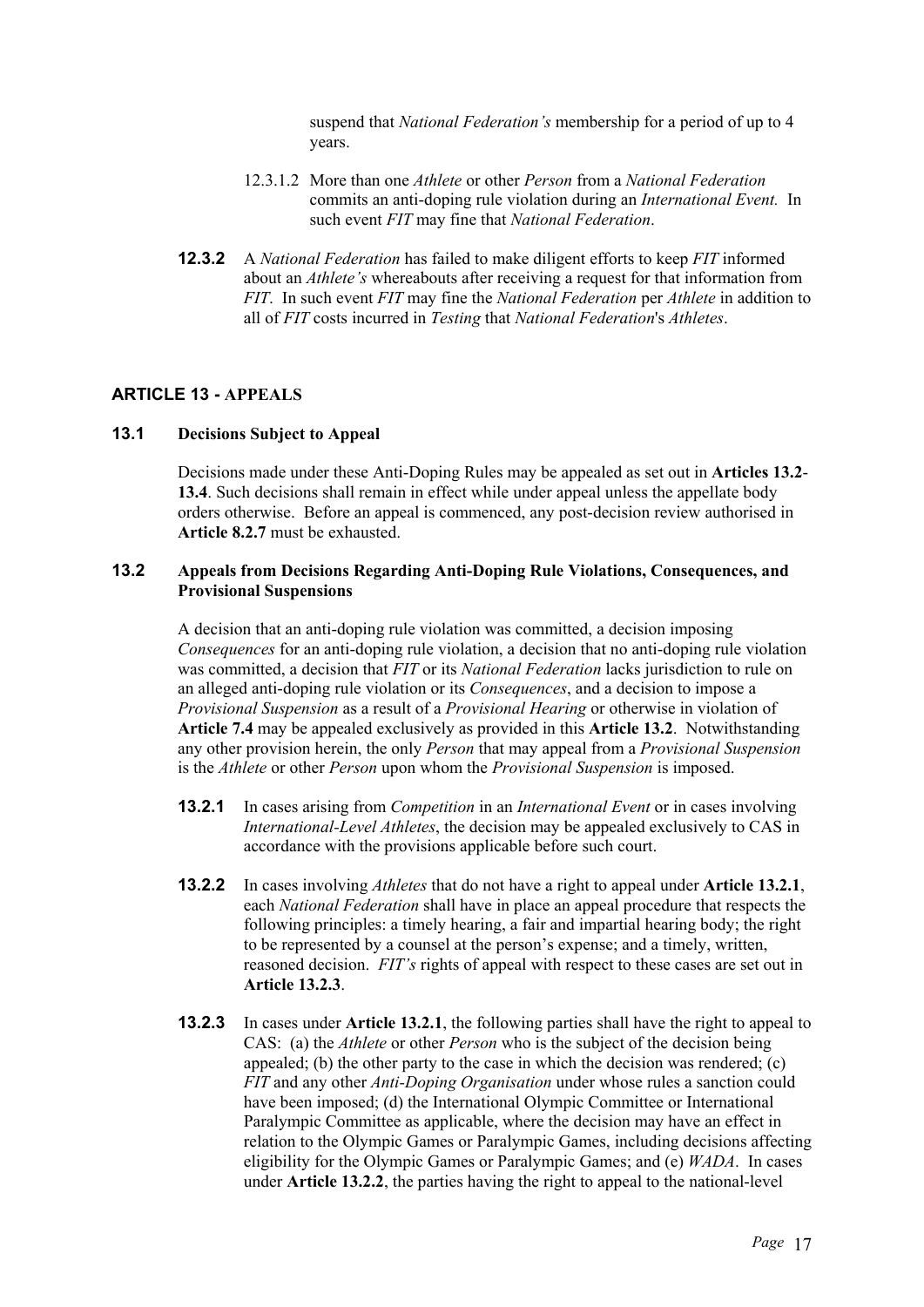reviewing body shall be as provided in the *National Federation's* rules but, at a minimum, shall include: (a) the *Athlete* or other *Person* who is the subject of the decision being appealed; (b) the other party to the case in which the decision was rendered; (c) *FIT*; and (d) *WADA*. For cases under **Article 13.2.2**, *WADA* and *FIT* shall also have the right to appeal to CAS with respect to the decision of the national-level reviewing body.

# **13.3 Appeals from Decisions Granting or Denying a TUE**

Decisions by *WADA* reversing the grant or denial of a TUE may be appealed exclusively to CAS by the *Athlete*, *FIT* or *National Anti-Doping Organisation* or other body designated by a *National Federation* which granted or denied the exemption. Decisions to deny TUEs, and which are not reversed by *WADA*, may be appealed by *International-Level Athletes* to CAS and by other *Athletes* to the national level reviewing body described in **Article 13.2.2**. If the national level reviewing body reverses the decision to deny a TUE, that decision may be appealed to CAS by *WADA*.

### **13.4 Appeal from Decisions under Article 12**

Decisions by *FIT* under **Article 12** may be appealed exclusively to CAS by the *National Federation*.

# **13.5 Time for Filing Appeals**

The time to file an appeal to CAS shall be twenty-one (21) days from the date of receipt of the decision by the appealing party. The above notwithstanding, the following shall apply in connection with appeals filed by a party entitled to appeal but which was not a party to the proceedings having lead to the decision subject to appeal:

- (a) Within ten (10) days from notice of the decision, such party/ies shall have the right to request from the body having issued the decision a copy of the file on which such body relied;
- (b) If such a request is made within the ten-day period, then the party making such request shall have twenty-one (21) days from receipt of the file to file an appeal to CAS.

### **ARTICLE 14 - NATIONAL FEDERATION'S INCORPORATION OF FIT RULES, REPORTING AND RECOGNITION**

### **14.1 Incorporation of FIT Anti-Doping Rules**

All *National Federation*s shall comply with these Anti-Doping Rules. These Anti-Doping Rules shall also be incorporated either directly or by reference into each *National Federation's* Rules. All *National Federation*s shall include in their regulations the procedural rules necessary to effectively implement these Anti-Doping Rules. Each *National Federation* shall obtain the written acknowledgement and agreement, in the form attached as Appendix 2, of all *Athletes* subject to *Doping Control* at *FIT International* Events and *Athlete Support Personnel* for such *Athletes*. Notwithstanding whether or not the required form has been signed, the Rules of each *National Federation* shall specifically provide that all *Athletes*, *Athlete Support Personnel* and other *Persons* under the jurisdiction of the *National Federation* shall be bound by these Anti-Doping Rules.

### **14.2 Statistical Reporting**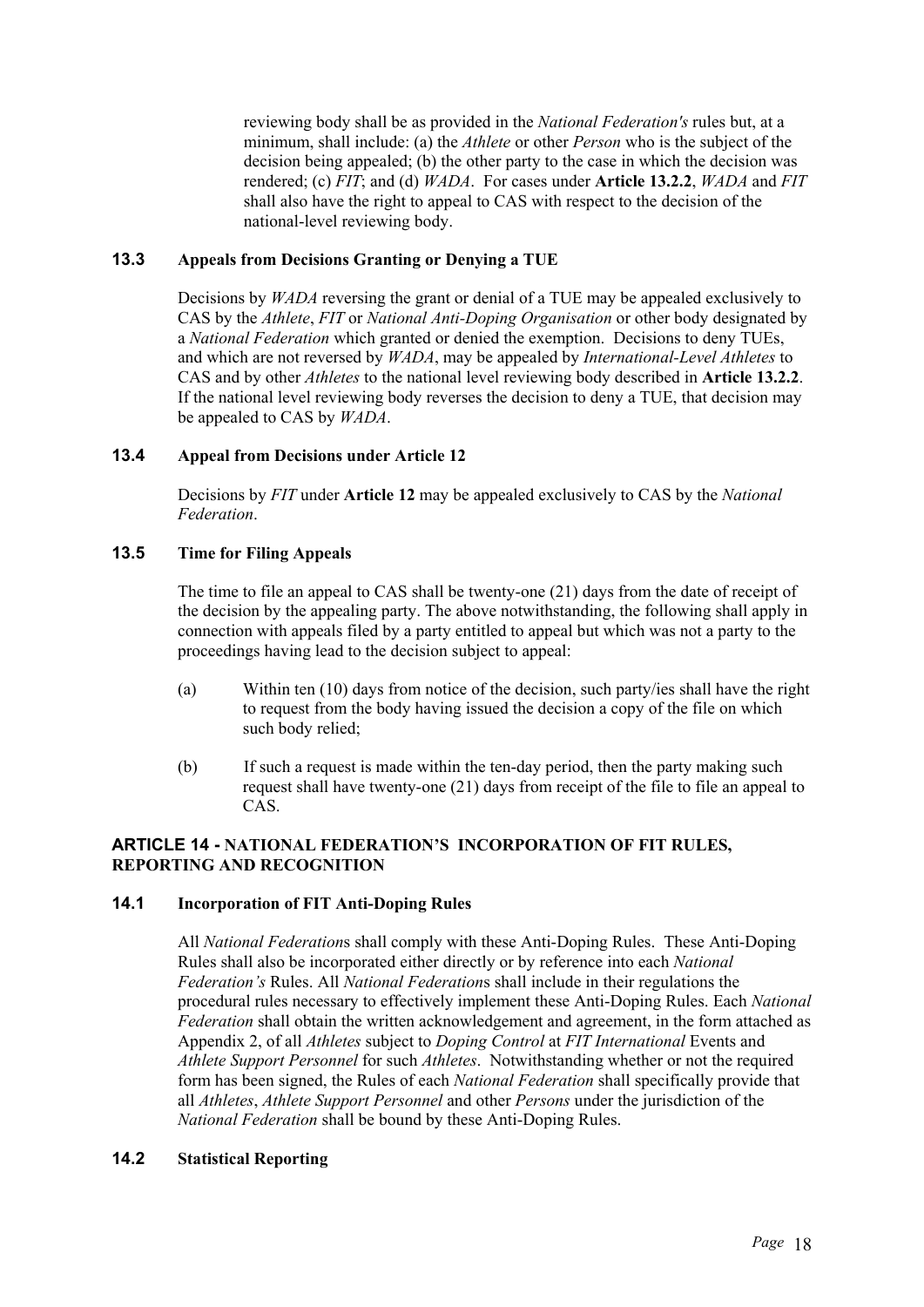*National Federation*s shall report to *FIT* at the end of every year results of all *Doping Control*s within their jurisdiction sorted by *Athlete* and identifying each date on which the *Athlete* was tested, the entity conducting the test, and whether the test was *In-Competition* or *Out-of-Competition*. *FIT* may periodically publish *Testing* data received from *National Federations* as well as comparable data from *Testing* under *FIT's* jurisdiction.

# **14.3 Doping Control Information Clearing House**

When a *National Federation* has received an *Adverse Analytical Finding* on one of its *Athletes* it shall report the following information to *FIT* and *WADA* within fourteen (14) days of the process described in **Articles 7.1.2** and **7.1.3**: the *Athlete's* name, country, sport and discipline within the sport, whether the test was *In-Competition* or *Out-of-Competition,* the date of *Sample* collection and the analytical result reported by the laboratory. The *National Federation* shall also regularly update *FIT* and *WADA* on the status and findings of any review or proceedings conducted under **Article 7** *(Results Management)*, **Article 8**  *(Right to a Fair Hearing)* or **Article 13** *(Appeals*), and comparable information shall be provided to *FIT* and *WADA* within 14 days of the notification described in **Article 7.1.9**, with respect to other violations of these Anti-Doping Rules. In any case in which the period of *Ineligibility* is eliminated under **Article 10.5.1** (*No Fault or Negligence)* or reduced under **Article 10.5.2** *(No Significant Fault or Negligence), FIT* and *WADA* shall be provided with a written reasoned decision explaining the basis for the elimination or reduction. Neither *FIT* nor *WADA* shall disclose this information beyond those persons within their organisations with a need to know until the *National Federation* has made public disclosure or has failed to make public disclosure as required in **Article 14.4**.

# **14.4 Public Disclosure**

Neither *FIT* nor its *National Federations* shall publicly identify *Athletes* whose *Samples* have resulted in *Adverse Analytical Findings*, or who were alleged to have violated other Articles of these Anti-Doping Rules until it has been determined in a hearing in accordance with **Article 8** that an anti-doping rule violation has occurred, or such hearing has been waived, or the assertion of an anti-doping rule violation has not been timely challenged or the *Athlete* has been *Provisionally Suspended*. Once a violation of these Anti-Doping Rules has been established, it shall be publicly reported within 20 days.

### **8.4 Recognition of Decisions by** *FIT* **and** *National Federations*

Any decision of *FIT* or a *National Federation* regarding a violation of these Anti-Doping Rules shall be recognized by all *National Federation*s, which shall take all necessary action to render such results effective.

# **ARTICLE 15 - RECOGNITION OF DECISIONS BY OTHER ORGANISATIONS**

Subject to the right to appeal provided in **Article 13**, the *Testing,* TUEs and hearing results or other final adjudications of any *Signatory* to the *Code* which are consistent with the *Code* and are within the *Signatory's* authority, shall be recognised and respected by *FIT* and its *National Federation*s*. FIT* and its *National Federation*s may recognize the same actions of other bodies which have not accepted the *Code* if the rules of those bodies are otherwise consistent with the *Code.* 

# **ARTICLE 16 - STATUTE OF LIMITATIONS**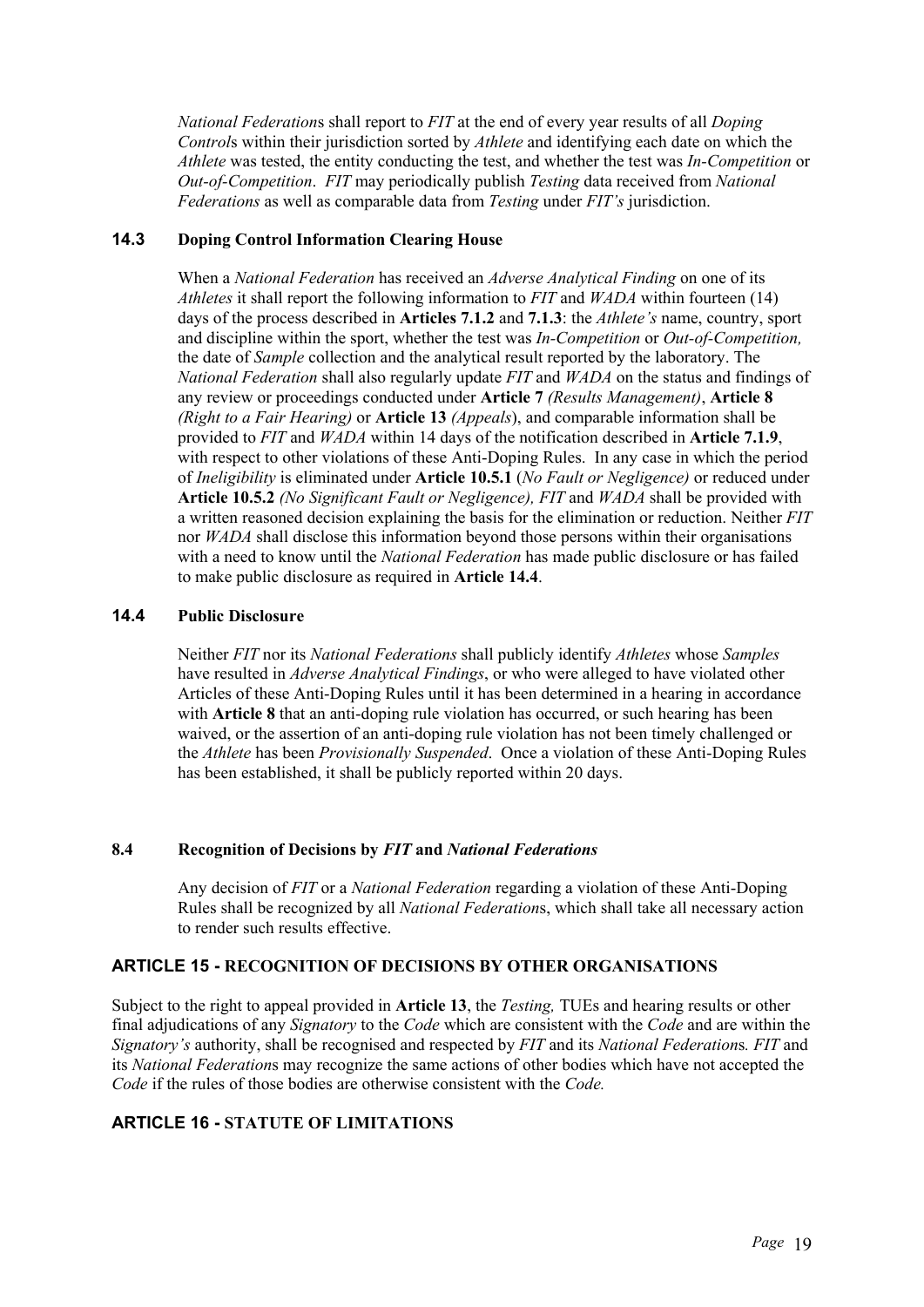No action may be commenced under these Anti-Doping Rules against an *Athlete* or other *Person* for a violation of an anti-doping rule contained in these Anti-Doping Rules unless such action is commenced within eight years from the date the violation occurred.

# **ARTICLE 17 - FIT Compliance Reports to WADA**

*FIT* will report to *WADA* on *FIT's* compliance with the *Code* every second year and shall explain reasons for any noncompliance.

# **ARTICLE 18 - AMENDMENT AND INTERPRETATION OF ANTI-DOPING RULES**

- **18.1** These Anti-Doping Rules may be amended from time to time by the *FIT* Executive Committee.
- **18.2** Except as provided in **Article 18.5**, these Anti-Doping Rules shall be interpreted as an independent and autonomous text and not by reference to existing law or statutes.
- **18.3** The headings used for the various Parts and Articles of these Anti-Doping Rules are for convenience only and shall not be deemed part of the substance of these Anti-Doping Rules or to affect in any way the language of the provisions to which they refer.
- **18.4** The INTRODUCTION and the APPENDIX I DEFINITIONS shall be considered integral parts of these Anti-Doping Rules.
- **18.5** These Anti-Doping Rules have been adopted under the applicable provisions of the *Code* and shall be interpreted in a manner that is consistent with applicable provisions of the *Code*. The comments annotating various provisions of the *Code* may, where applicable, assist in the understanding and interpretation of these Anti-Doping Rules.
- **18.6** Notice to an *Athlete* or other *Person* who is a member of a *National Federation* may be accomplished by delivery of the notice to the *National Federation*.
- **18.7** These Anti-Doping Rules shall not apply retrospectively to matters pending before the date these Anti-Doping Rules came into effect.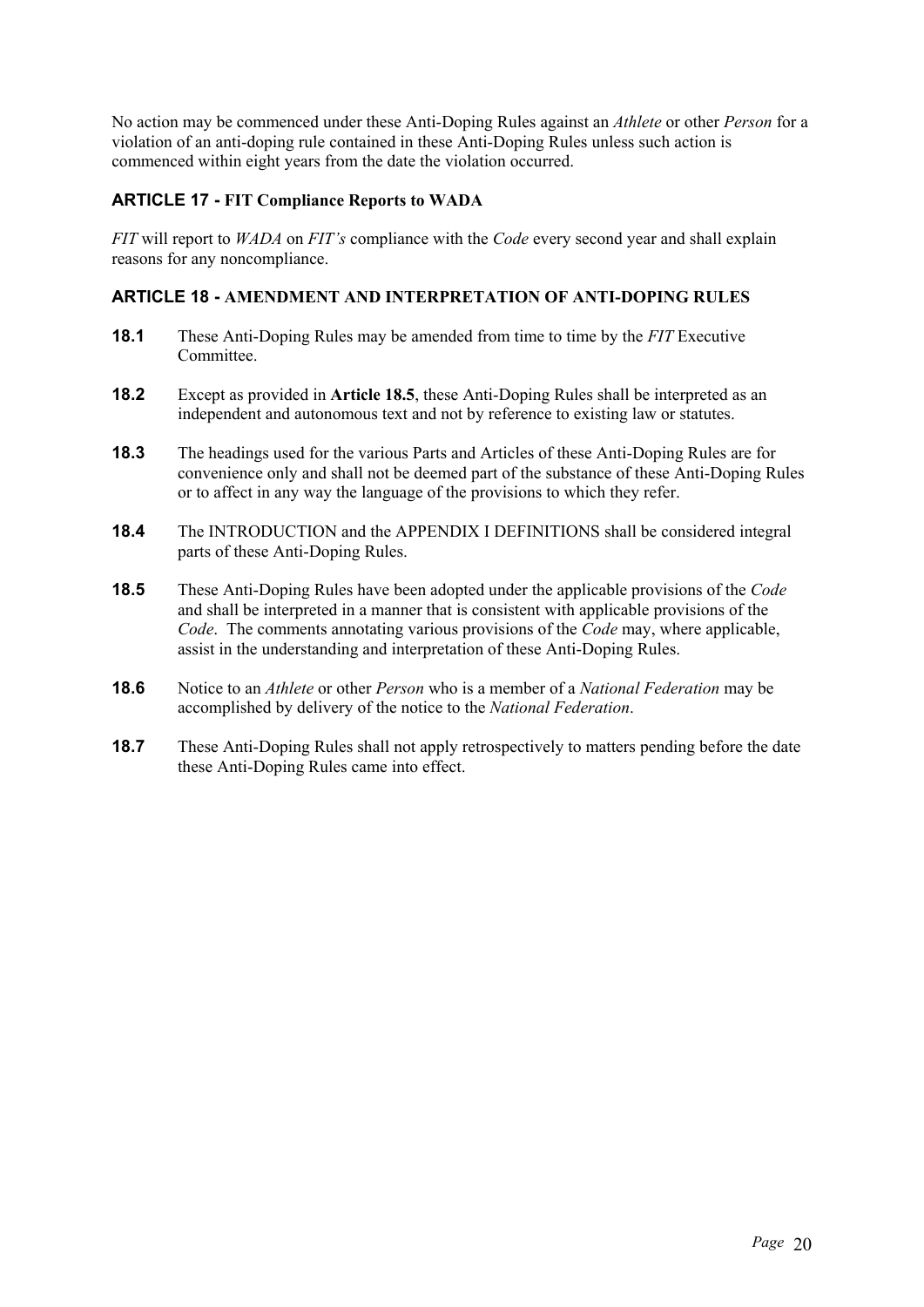#### **APPENDIX 1 - DEFINITIONS**

*Adverse Analytical Finding*. A report from a laboratory or other approved *Testing* entity that identifies in a *Specimen* the presence of a *Prohibited Substance* or its *Metabolites* or *Markers* (including elevated quantities of endogenous substances) or evidence of the *Use* of a *Prohibited Method*.

*Anti-Doping Organisation*. A *Signatory* that is responsible for adopting rules for initiating, implementing or enforcing any part of the *Doping Control* process. This includes, for example, the International Olympic Committee, the International Paralympic Committee, other *Major Event Organisations* that conduct *Testing* at their *Events*, *WADA*, *International Federation*s, and *National Anti-Doping Organisations.*

*Athlete*. For purposes of *Doping Control*, any *Person* who participates in sport at the international level (as defined by *FIT*) or national level (as defined by each *National Anti-Doping Organisation*) and any additional *Person* who participates in sport at a lower level if designated by the *Person's National Anti-Doping Organisation*. For purposes of anti-doping information and education, any *Person* who participates in sport under the authority of any *Signatory*, government, or other sports organisation accepting the *Code*.

*Athlete Support Personnel*. Any coach, trainer, manager, agent, team staff, official, medical or paramedical personnel working with or treating *Athletes* participating in or preparing for sports *Competition*.

*Attempt.* Purposely engaging in conduct that constitutes a substantial step in a course of conduct planned to culminate in the commission of an anti-doping rule violation. Provided, however, there shall be no anti-doping rule violation based solely on an *Attempt* to commit a violation if the *Person* renunciates the *Attempt* prior to it being discovered by a third party not involved in the *Attempt*.

*Code.* The World Anti-Doping *Code*.

*Competition.* A single race, match, game or singular athletic contest. For example, the finals of the Olympic 100-meter dash. For stage races and other athletic contests where prizes are awarded on a daily or other interim basis the distinction between a *Competition* and an *Event* will be as provided in the rules of *FIT*.

*Consequences of Anti-Doping Rules Violations*. An *Athlete's* or other *Person's* violation of an antidoping rule may result in one or more of the following: (a) *Disqualification* means the *Athlete's* results in a particular *Competition* or *Event* are invalidated, with all resulting consequences including forfeiture of any medals, points and prizes; (b) *Ineligibility* means the *Athlete* or other *Person* is barred for a specified period of time from participating in any *Competition* or other activity or funding as provided in **Article 10.9**; and (c) *Provisional Suspension* means the *Athlete* or other *Person* is barred temporarily from participating in any *Competition* prior to the final decision at a hearing conducted under **Article 8** (Right to a Fair Hearing).

*Disqualification*. See *Consequences of Anti-Doping Rules Violations*.

*Doping Control*. The process including test distribution planning, *Sample* collection and handling, laboratory analysis, results management, hearings and appeals.

*Event.* A series of individual *Competitions* conducted together under one ruling body (e.g., the Olympic Games, FINA World Championships, or Pan American Games).

*In-Competition*. For purposes of differentiating between *In-Competition* and *Out-of-Competition Testing*, unless provided otherwise in the rules of *FIT* or other relevant *Anti-Doping Organisation*, an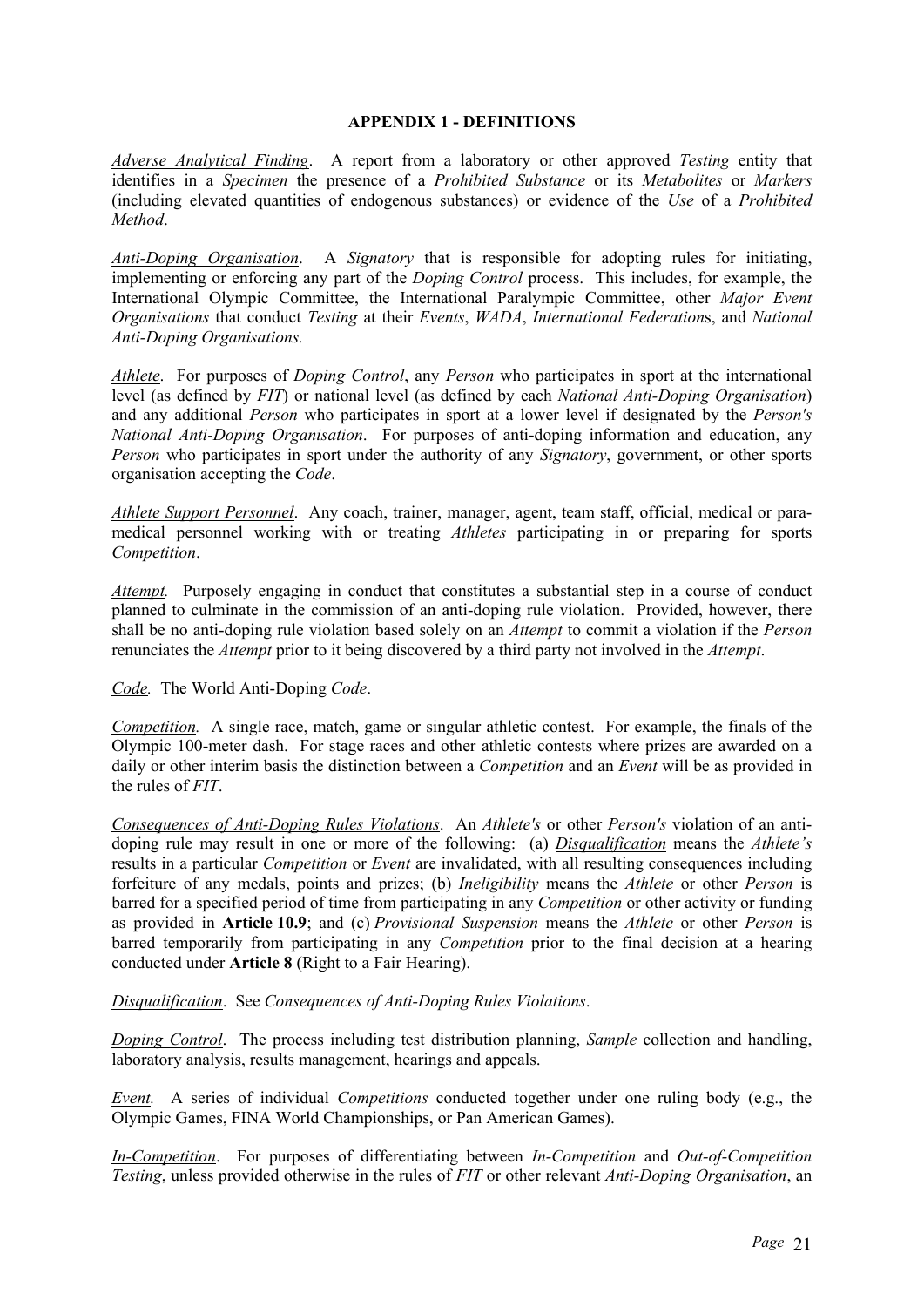*In-Competition* test is a test where an *Athlete* is selected for *Testing* in connection with a specific *Competition*.

*Independent Observer Program*. A team of observers, under the supervision of *WADA*, who observe the *Doping Control* process at certain *Events* and report on observations. If *WADA* is *Testing In-Competition* at an *Event*, the observers shall be supervised by an independent organisation.

*Ineligibility*. See *Consequences of Anti-Doping Rules Violations*.

*International Event.* An *Event* where the International Olympic Committee, the International Paralympic Committee, *FIT*, a *Major Event Organisation,* or another international sport organisation is the ruling body for the *Event* or appoints the technical officials for the *Event.* 

*International-Level Athlete. Athletes* designated by *FIT* as being within the *Registered Testing Pool* for *FIT*.

*International Standard.* A standard adopted by *WADA* in support of the *Code*. Compliance with an *International Standard* (as opposed to another alternative standard, practice or procedure) shall be sufficient to conclude that the procedures addressed by the *International Standard* were performed properly.

*Major Event Organisations*. This term refers to the continental associations of *National Olympic Committee*s and other international multi-sport organisations that function as the ruling body for any continental, regional or other *International Event*.

*Marker*. A compound, group of compounds or biological parameters that indicates the *Use* of a *Prohibited Substance* or *Prohibited Method.* 

*Metabolite*. Any substance produced by a biotransformation process.

*Minor*. A natural *Person* who has not reached the age of majority as established by the applicable laws of his or her country of residence.

*National Anti-Doping Organisation.* The entity(ies) designated by each country as possessing the primary authority and responsibility to adopt and implement anti-doping rules, direct the collection of *Samples*, the management of test results, and the conduct of hearings, all at the national level. If this designation has not been made by the competent public authority(ies), the entity shall be the country's *National Olympic Committee* or its designee.

*National Event*. A sport *Event* involving international or national-level *Athletes* that is not an *International Event*.

*National Federation*. A national or regional entity which is a member of or is recognized by *FIT* as the entity governing Touch in that nation or region.

*National Olympic Committee*. The organisation recognized by the International Olympic Committee. The term *National Olympic Committee* shall also include the National Sport Confederation in those countries where the National Sport Confederation assumes typical *National Olympic Committee* responsibilities in the anti-doping area.

*No Advance Notice*. A *Doping Control* which takes place with no advance warning to the *Athlete* and where the *Athlete* is continuously chaperoned from the moment of notification through *Sample* provision.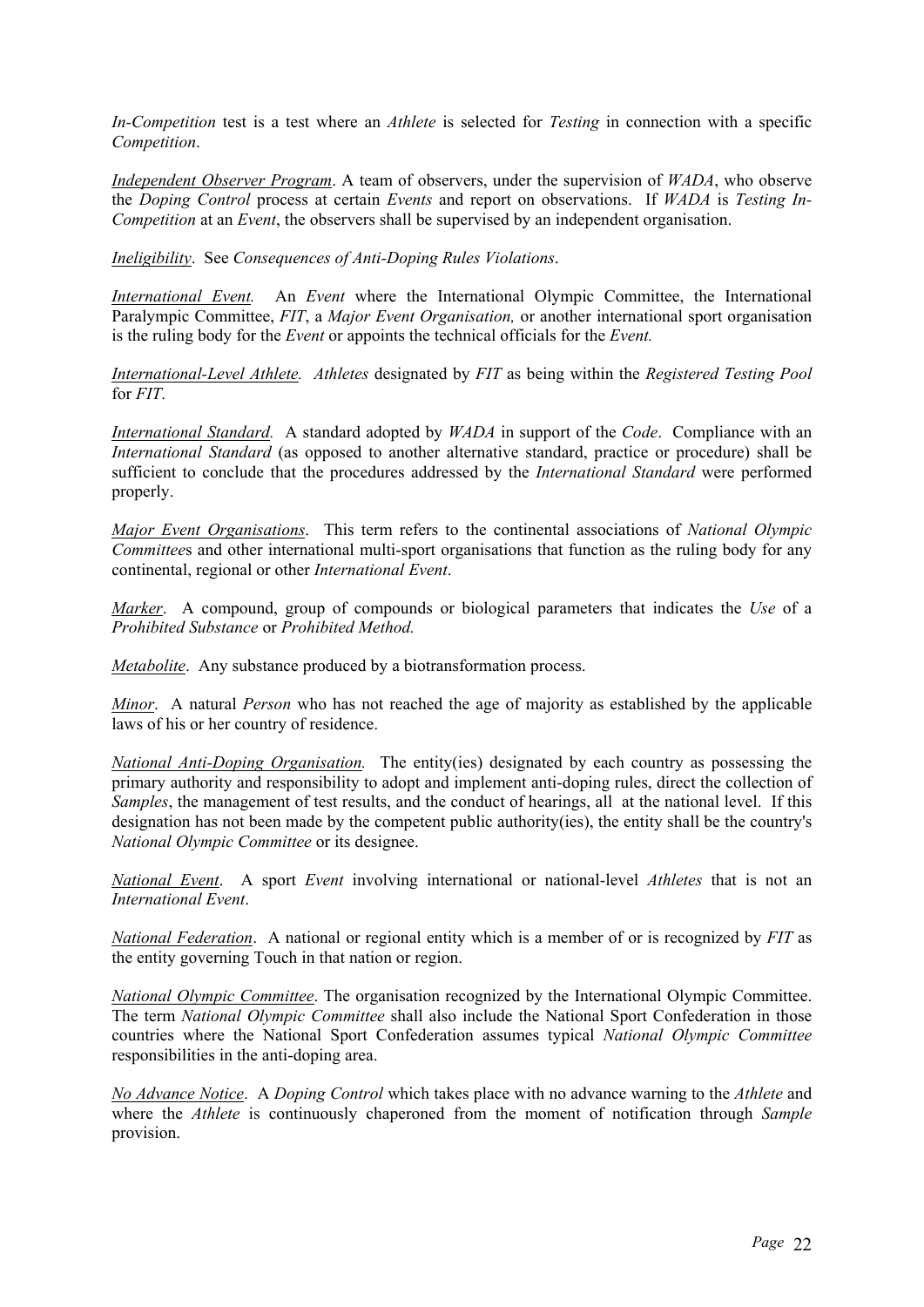*No Fault or Negligence*. The *Athlete's* establishing that he or she did not know or suspect, and could not reasonably have known or suspected even with the exercise of utmost caution, that he or she had *Used* or been administered the *Prohibited Substance* or *Prohibited Method.* 

*No Significant Fault or Negligence*. The *Athlete's* establishing that his or her fault or negligence, when viewed in the totality of the circumstances and taking into account the criteria for *No Fault or Negligence*, was not significant in relationship to the anti-doping rule violation.

*Out-of-Competition*. Any *Doping Control* which is not *In-Competition*.

*Participant.* Any *Athlete* or *Athlete Support Personnel*.

*Person*. A natural *Person* or an organisation or other entity.

*Possession*. The actual, physical possession, or the constructive possession (which shall be found only if the person has exclusive control over the *Prohibited Substance/Method* or the premises in which a *Prohibited Substance/Method* exists); provided, however, that if the person does not have exclusive control over the *Prohibited Substance/Method* or the premises in which a *Prohibited Substance/Method* exists, constructive possession shall only be found if the person knew about the presence of the *Prohibited Substance/Method* and intended to exercise control over it. Provided, however, there shall be no anti-doping rule violation based solely on possession if, prior to receiving notification of any kind that the *Person* has committed an anti-doping rule violation, the *Person* has taken concrete action demonstrating that the *Person* no longer intends to have *Possession* and has renounced the *Person's* previous *Possession*.

*Prohibited List*. The List identifying the *Prohibited Substances* and *Prohibited Methods*.

*Prohibited Method*. Any method so described on the *Prohibited List*.

*Prohibited Substance*. Any substance so described on the *Prohibited List*.

*Provisional Hearing*. For purposes of **Article 7.3**, an expedited abbreviated hearing occurring prior to a hearing under **Article 8** (Right to a Fair Hearing) that provides the *Athlete* with notice and an opportunity to be heard in either written or oral form.

*Provisional Suspension*. See *Consequences*.

*Publicly Disclose or Publicly Report*. To disseminate or distribute information to the general public or persons beyond those persons entitled to earlier notification in accordance with **Article 14**.

*Registered Testing Pool*. The pool of top level *Athletes* established separately by each International Federation (including FIT) and/or National Federation/*National Anti-Doping Organisation* who are subject to both *In-Competition* and *Out-of-Competition Testing* as part of that International Federation's or Organisation's test distribution plan.

*Sample*/S*pecimen*. Any biological material collected for the purposes of *Doping Control*.

*Signatories.* Those entities signing the *Code* and agreeing to comply with the *Code*, including the International Olympic Committee, International Federations, International Paralympic Committee, *National Olympic Committee*s, National Paralympic Committees, *Major Event Organisations*, *National Anti-Doping Organisations* and *WADA*.

*Tampering.* Altering for an improper purpose or in an improper way; bringing improper influence to bear; interfering improperly to alter results or prevent normal procedures from occurring.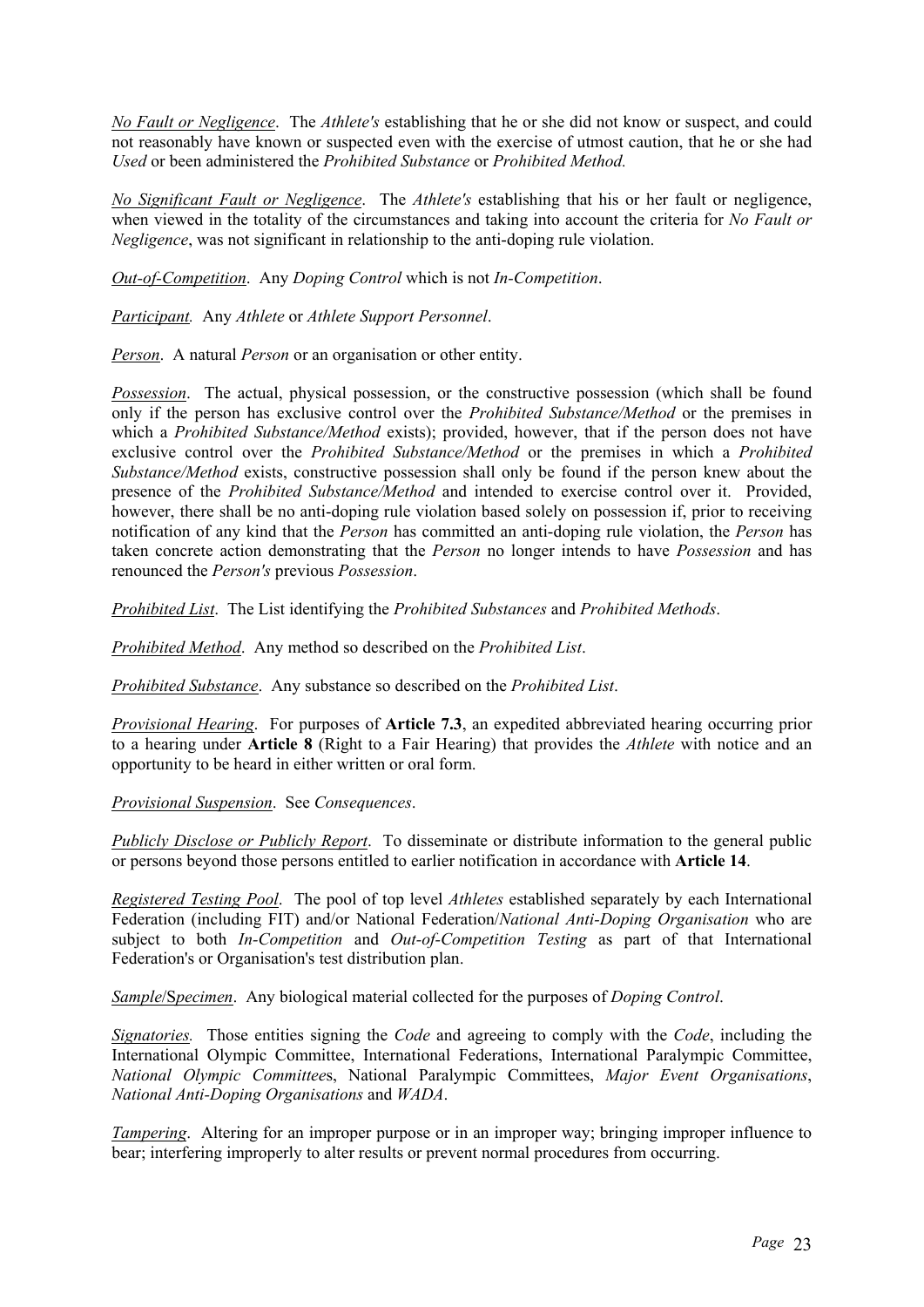*Target Testing*. Selection of *Athletes* for *Testing* where specific *Athletes* or groups of *Athletes* are selected on a non-random basis for *Testing* at a specified time.

*Team Sport.* A sport in which the substitution of players is permitted during a *Competition* or *Event*.

*Testing.* The parts of the *Doping Control* process involving test distribution planning, *Sample* collection, *Sample* handling, and *Sample* transport to the laboratory.

*Trafficking*. To sell, give, administer, transport, send, deliver or distribute a *Prohibited Substance* or *Prohibited Method* to an *Athlete* either directly or through one or more third parties, but excluding the sale or distribution (by medical personnel or by *Person*s other than an *Athlete's Support Personnel*) of a *Prohibited Substance* for genuine and legal therapeutic purposes.

*Use*. The application, ingestion, injection or consumption by any means whatsoever of any *Prohibited Substance* or *Prohibited Method*.

*WADA.* The World Anti-Doping Agency.